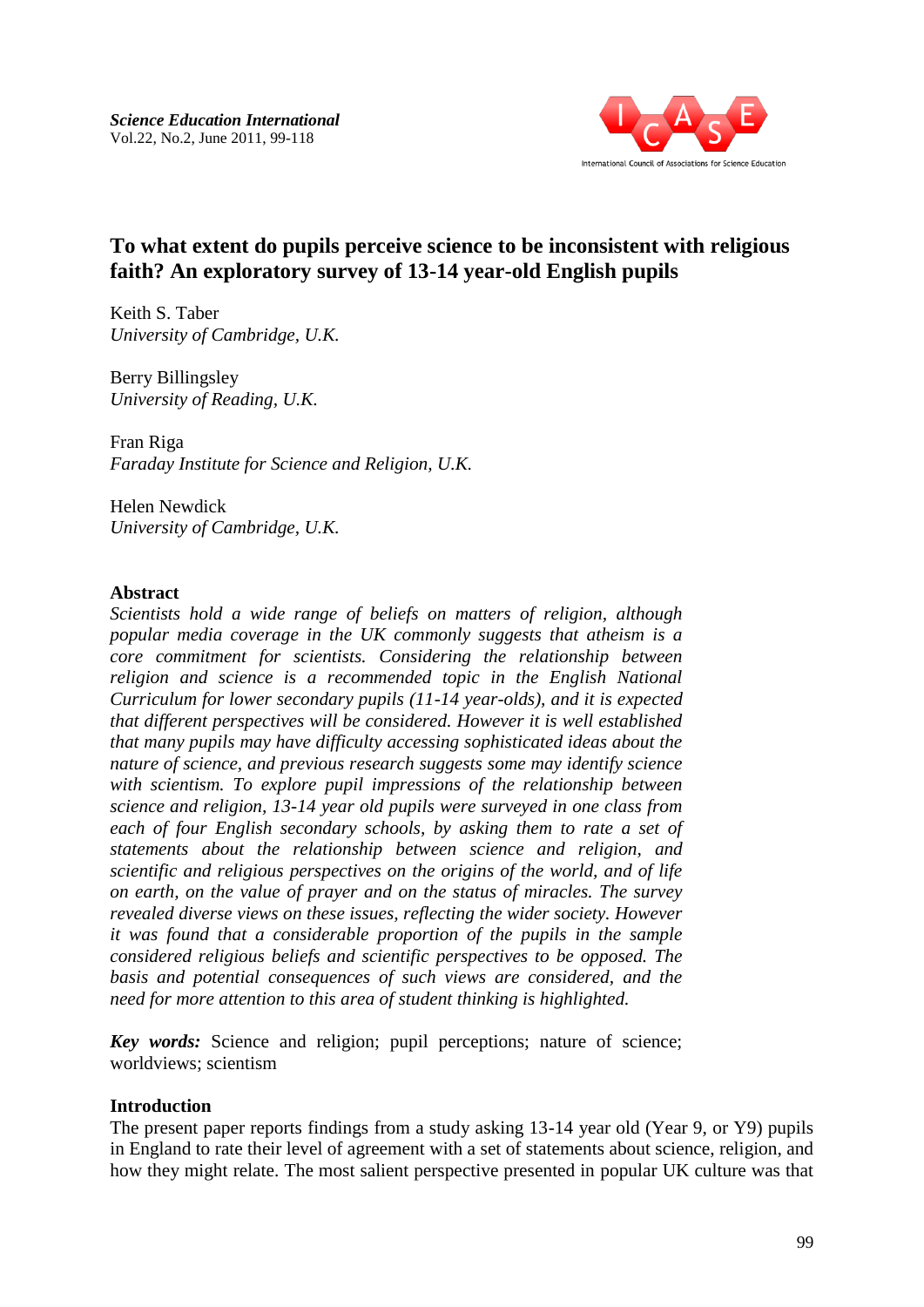science and religion are in some sense inherently opposed, alternative worldviews. Yet such a perspective only represents one strand of thinking in a complex and sophisticated area of scholarship [\(Barbour, 1966;](#page-13-0) [Fulljames & Stolberg, 2000\)](#page-14-0). The arguments presented in such scholarship are not usually met by school age learners, who may commonly lack the levels of conceptual development [\(Perry, 1970;](#page-15-0) [Shayer & Adey, 1981\)](#page-15-1) and epistemological sophistication [\(Leach, Hind, & Ryder, 2003\)](#page-15-2) needed to engage with such ideas. We were therefore interested in how English secondary age pupils understand the relationship between science and religion.

### **Science and Religion**

Understanding the relationship between science and religion is complicated because neither is a fixed and unitary entity, and any notion of how they relate has to be seen against a particular cultural background [\(Brooke & Cantor, 1998: 21\)](#page-14-1). However Barbour [\(2002: 1\)](#page-13-1) suggests that the "conflict" view - seeing science and religion as "enemies" - is given the most media attention as it is able to offer a more "exciting" news story. For example, in England, which is the context for the research discussed below, a national television channel has in recent years broadcast a number of programmes written and presented by Richard Dawkins who presents atheism as being rational, modern, and the only acceptable position that can be taken by someone who accepts a scientific worldview. In a series about Charles Darwin, Dawkins criticised science teachers for engaging with pupils" religious views about creation and evolution in science lessons [\(Taber, 2008\)](#page-16-0). Yet to ignore pupil comments reflecting convictions that may lead them to reject science seems to be poor science teaching. Taking an authoritarian approach shows disrespect for pupils" beliefs [\(Reiss, 2008\)](#page-15-3); misrepresents the nature of science which is based on rational argument rather than fiat; and is pedagogically suspect in terms of widely accepted constructivist notions of teaching and learning [\(Taber,](#page-16-1)  [2009\)](#page-16-1).

Several researchers have now sought to discover and describe the views held by school pupils, university pupils and teachers regarding the relationship between science and religion [\(Billingsley, 2004;](#page-14-2) [Brickhouse, Dagher, Letts, & Shipman, 2000;](#page-14-3) [Cobern & Loving, 2002;](#page-14-4) [Loving & Foster, 2000;](#page-15-4) [Rutledge & Mitchell, 2002;](#page-15-5) [Rutledge & Warden, 2000\)](#page-15-6). Almost two decades ago, Fulljames and colleagues [\(Fulljames, Gibson, & Francis, 1991\)](#page-14-5) carried out several large-scale surveys in the UK and found *a negative relationship* between attitudes towards Christianity and interest in science; and that the antecedents which produce this negative correlation are pupils" belief that Christianity *necessarily* involves creationism, and the perception of science as scientism – the view that science is the only source of reliable knowledge about the world.

From more recent work, Hansson and Redfors [\(2007a,](#page-14-6) [2007b\)](#page-15-7) report that 18-19 year old pupils interviewed in small groups in Sweden saw scientism as a *necessary* presupposition of physics, which indeed led to a perception of conflict between physics and religion. Whilst many *individual* scientists would indeed adopt such a worldview, many others find no contradiction between scientific work and holding religious faith. Smith [\(1994: p.595\)](#page-15-8) has argued that "concerns about scientism are well founded. There are indeed teachers who teach evolution as a doctrine to believe, who encourage pupils to accept science and reject religion (as if the two were mutually exclusive)". Some science educators do indeed argue that science and religion are fundamentally incompatible [\(Good, 2005\)](#page-14-7).

Surveys in the UK have found a majority of pupils in post-compulsory education either accept or are uncertain about (rather than reject) the position that science is in conflict with religion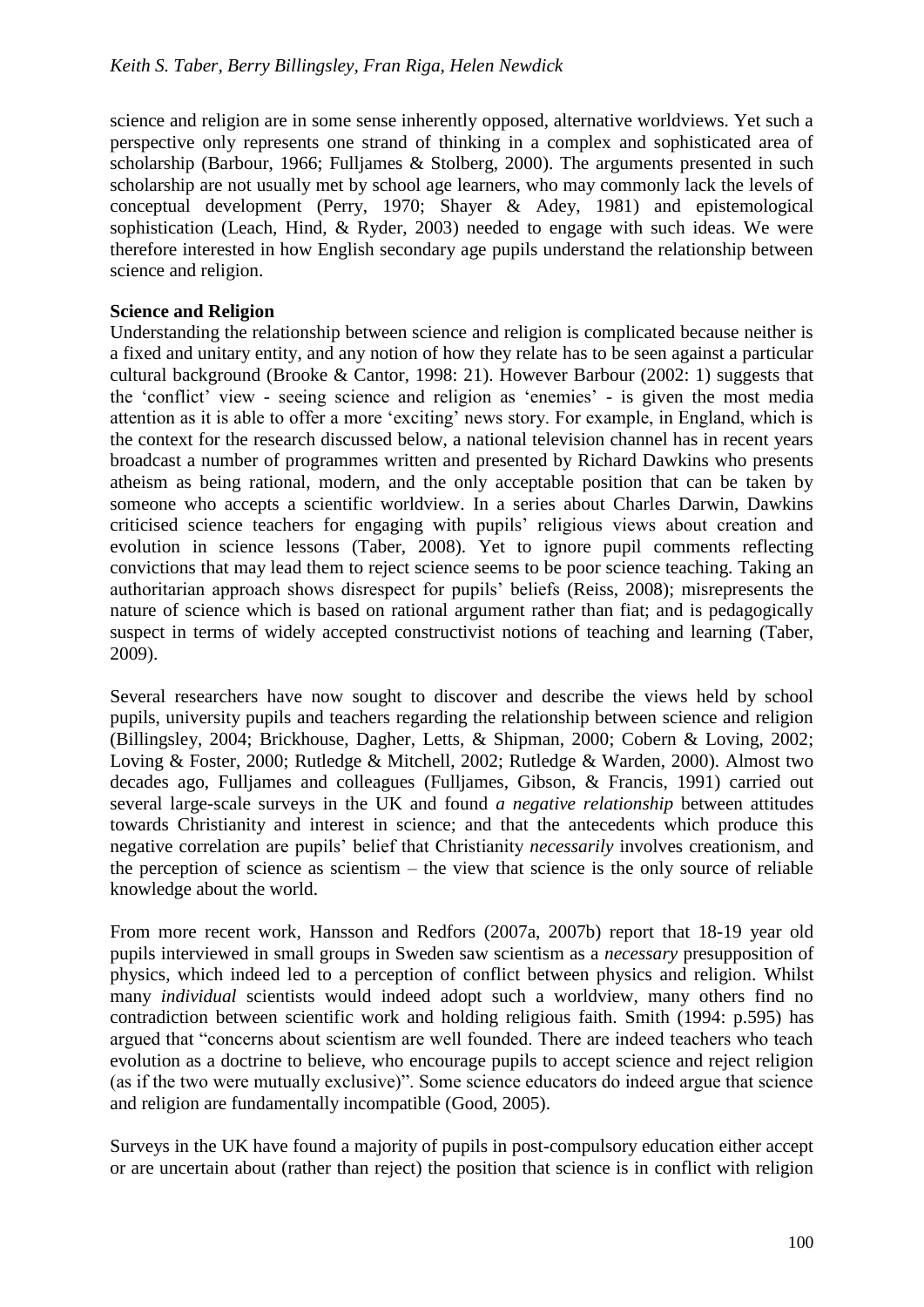[\(Wilkinson, 2005\)](#page-16-2). In the Australian context, Billingsley [\(2004\)](#page-14-2) found that pupils in higher education commonly recalled the scientific and religious aspects of their formal secondary schooling as having the nature of an 'either/or' situation, where a choice of adopting the viewpoint presented in one area of the curriculum effectively excluded acceptance of teaching in the other domain. Three quarters of the students in a sample of 40 believed that science and religion are exclusive and that science necessarily opposes every kind of divine action, including an act of Creation.

Esbenshade [\(1993\)](#page-14-8) has argued that, "pupils" perceptions of a lack of compatibility between science and religion can be troubling for them. So troubling, in fact, that a significant percentage of our most motivated and capable pupils feel they may be deterred from a science career" (p.336). This is a matter of concern for science educators, especially in those many countries where significant proportions of the population have religious faith.

### **The context of the present research**

The study reported here was undertaken in England, a multi-cultural society where many schools include pupils from a wide range of religious backgrounds. Most schools in England are not associated with a particular religion and are open to all children regardless of faith background. However, a significant minority (about a third) of state schools *do* have a 'religious character'.

England has a National Curriculum, introduced at the start of the 1990s that specifies the programme of study in the core subjects English, Mathematics and Science, as well as in most other school subjects. Religious education is a compulsory component of the secondary school curriculum, although the relevant curriculum document is a Non-Statutory (i.e. for guidance) National Framework. This Framework refers to links between science and religion, and, in particular, that during lower secondary science, (known as "Key Stage 3", for 11-14 year-olds) pupils should be taught about "religion and science: issues of truth, explanation, meaning and purpose" and "exploring the connections between religious education and other subject areas such as the arts, humanities, literature, science" [\(QCA, 2004: 29\)](#page-15-9). It is noted that pupil learning about religion and science should build upon learning in science classes relating to "empirical questions, evidence and scientific explanations" (p.29) that is teaching relating to 'the nature of science'.

The National Curriculum for science to be taught in secondary schools has recently been revised for both 11-14 year olds [\(QCA, 2007a\)](#page-15-10) and 14-16 year olds [\(QCA, 2007b\)](#page-15-11), and the new curriculum has a strong emphasis on teaching about the nature of science or "how science works'. A range of studies suggests that secondary pupils may struggle with aspects of the nature of science [\(Driver, Leach, Millar, & Scott, 1996;](#page-14-9) [Grosslight, Unger, Jay, & Smith,](#page-14-10)  [1991;](#page-14-10) [Justi & Gilbert, 2000;](#page-15-12) [Taber, 2006\)](#page-16-3). Pupils commonly seem to acquire a notion that scientists produce hypotheses that are unproblematically tested, and that if "proved" become facts. Indeed, Hanley reports a science teacher justifying the exclusion of discussion of religious views in science on the grounds that "science is a factual subject not a subject about opinions and personal beliefs" [\(Hanley, 2008: 10\)](#page-14-11).

In some countries there has been a long-standing debate about how classroom teachers should deal with science and religion issues in the classroom [\(Good, 2005;](#page-14-7) [Scott & Branch, 2003\)](#page-15-13). In recent years there has been increasing concern among the UK science education community that pressure groups campaigning against the teaching of evolution are becoming increasingly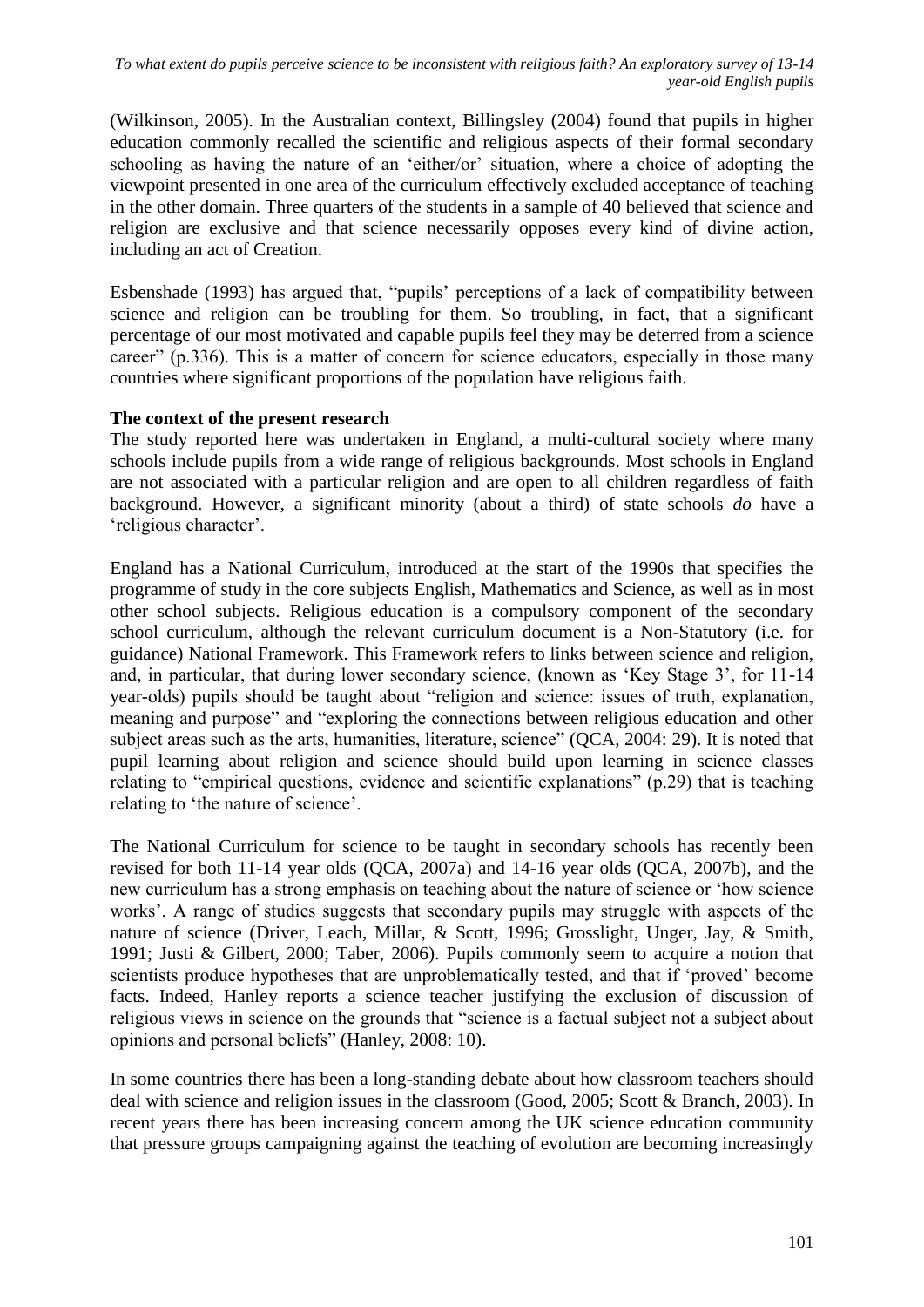active [\(Poole, 2008; see also the exchange of correspondence in the letters pages of the June](#page-15-14)  [and September 2008 issues of](#page-15-14) *School Science Review*).

### **Exploring secondary age pupils' views about science and religion**

Within science education, there is a well-established and extensive research programme that looks to inform teaching by investigating the ideas that pupils commonly bring to class relating to curriculum topics [\(Taber, 2009\)](#page-16-1). Often these ideas are not consistent with target knowledge – and can act as significant factors in pupils" classroom learning. For example, most pupils have an alternative understanding of the relationship between force and motion that acts as an "intuitive" theory [\(McCloskey, 1983\)](#page-15-15). Similarly, research into the nature of religious beliefs in childhood suggests that "many concepts central to major religious traditions are not as opaque to young children as often thought" [\(Barrett, 2000: 30\)](#page-13-2), and indeed some lines of research in the cognitive sciences "tentatively suggest that children"s explanatory approach may be accurately characterized as intuitive theism" [\(Kelemen, 2004:](#page-15-16)  [299\)](#page-15-16).

It would be unreasonable to expect secondary school pupils to have developed fully thoughtout positions regarding the relationship between science and religion, as can be found in scholarly literature on the topic [\(Cray, Dawkins, & Collins, 2006;](#page-14-12) [Polkinghorne, 2008\)](#page-15-17). Indeed, given that scholarly accounts of how science and religion may be seen as compatible tend to be quite sophisticated, and often require an ability to read religious texts as figurative [\(Alexander, 2008\)](#page-13-3), it could be argued that school-age learners are likely to make sense of both the nature of science, and the teachings of religion in simplistic, literal ways and *not* to have developed the forms of thinking needed to appreciate how religion might be seen as consistent with science [\(Perry, 1970\)](#page-15-0). Such an assumption would be consistent with research exploring secondary pupils' scientific thinking [\(Driver et al., 1996\)](#page-14-9). We were interested to find out:

> *how do secondary pupils respond to suggestions that science and religion are opposed?*

### **Methodology**

We decided to prepare a survey instrument which could allow pupils to show levels of agreement / disagreement with a range of statements about science and religion and the relationship between them. Such an instrument can only offer limited insights into the nuances of pupil thinking but allows data to be readily collected across whole classes of pupils, and so provides an indication of whether particular views might be held by substantial proportions of pupils.

#### **Questionnaire design**

The questionnaire (see Appendix 1) was designed in the light of our reading of previous research, and in particular of possible positions that pupils might be expected to adopt. The instrument consisted of 39 statements, asking for a response on a 5-point (strongly agree / agree / not sure / disagree / strongly disagree) Likert scale [\(Cohen, Manion, & Morrison,](#page-14-13)  [2000\)](#page-14-13); a question about religious upbringing; and the invitation to make any further comments on any issue raised in the questionnaire. For each of the Likert-scaled items, pupils were offered an additional non-scale response option ("I do not understand the question") to avoid them feeling forced into a response if they were not clear about the meaning of the statement.

We included a range of statements suggesting science and religion were opposed (e.g. "Science and religion disagree on so many things that you cannot believe both"), or that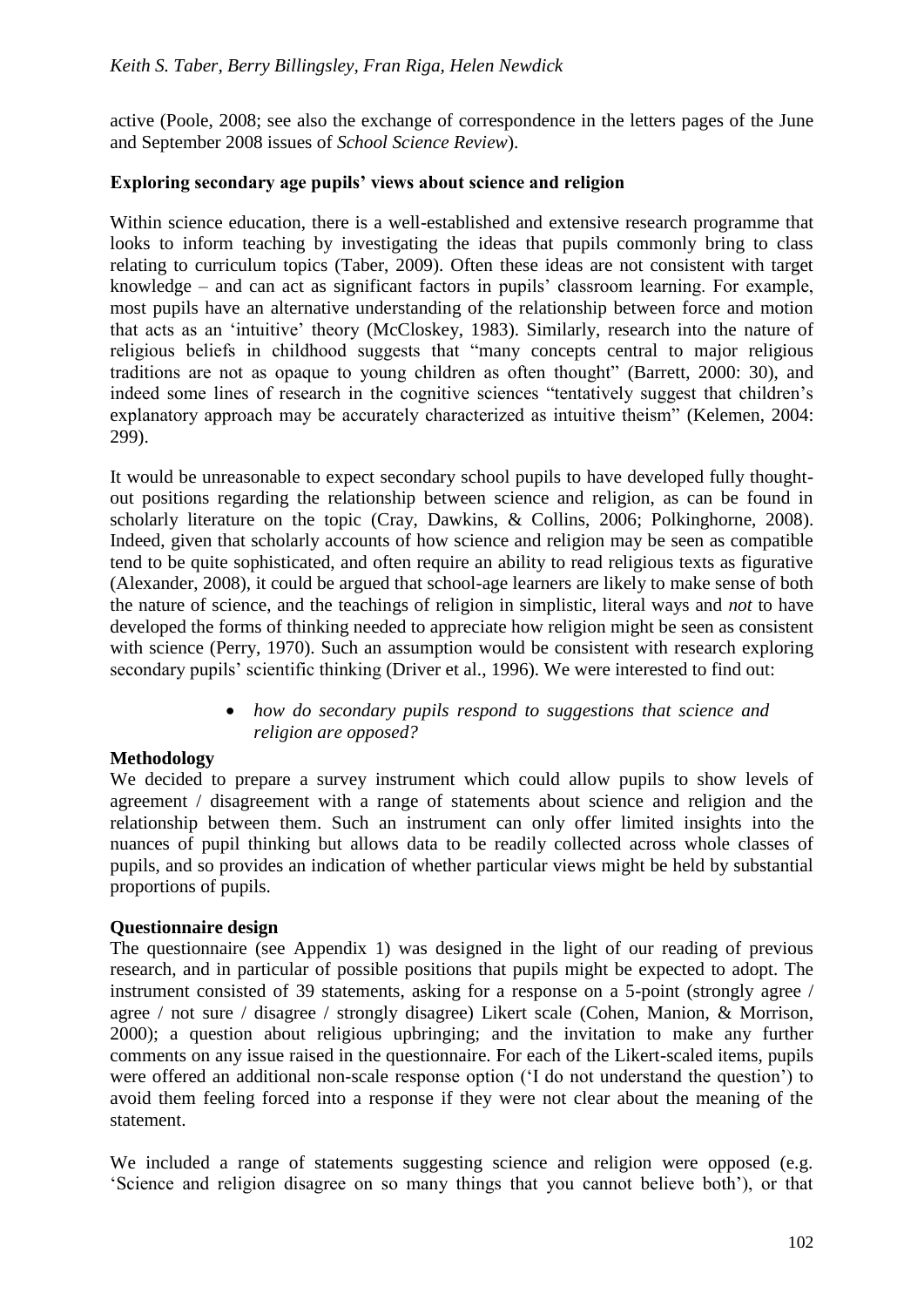scientists would typically reject religious ideas (e.g. "The scientific view is that God does not exist"). However to provide balance, we also included some statements reflecting a contrasting perspective (e.g. "Science supports my faith in God"). We selected four particular themes for inclusion because our reading suggested they might act as foci for considering whether science and religion were opposed: the origin of the universe; the origin of life on earth; the possibility of supernatural miracles; and praying to God. Given that previous research had suggested that young people adopting a scientistic viewpoint tended to see science as necessarily contrary to religion, we included items on the nature of science, some of which expressed a scientistic perspective.

# **Pilot**

The questionnaire was piloted with two classes who were not going to be completing the survey, from one of the schools that agreed to allow us to collect data. The questionnaire was administered by one of the research team (the third author) to intact classes of Y8 (12-13 year olds) pupils and Y11 (15-16 year old) pupils in Abbey Church School. (School and pupil names in this report are assumed names used to maintain anonymity of the schools as agreed when negotiating access for our research.) This suggested that 15-20 minutes would be sufficient for completion of the questionnaire by Y9 pupils. It was felt that no changes to the questionnaire, or its administration, were indicated.

# **The sample**

The sample for the present study comprised one Y9 class in each of four diverse English secondary schools. These pupils were in the final year of the educational phase when pupils are expected to study the relationship between science and religion [\(QCA, 2004\)](#page-15-9). In order to ensure geographical spread, schools from different national regions were identified using an educational directory [\(Tierney, Sinkie, & Gregory, 2005\)](#page-16-4) and were approached by letter or email. Schools were given details of the project, and the nature of the survey, so that informed consent to completing the questionnaire could be obtained. The sample of 109 pupils was drawn from four very different schools (see Table 1), giving some reassurance that findings did not reflect atypical local circumstances.

| <b>School</b>      | Locale            | <b>Region of</b> | <b>Size</b> | <b>Pupils</b> | Notes:                              |
|--------------------|-------------------|------------------|-------------|---------------|-------------------------------------|
|                    |                   | <b>England</b>   |             | surveyed      |                                     |
| $A - Abbey Church$ | small city centre | East Anglia      | c.600       | 31            | Church school                       |
| School             |                   |                  |             |               |                                     |
| $B$ –Borough       | suburb of large   | South East       | c.1600      | 27            | No selection of pupils in terms of  |
| Comprehensive      | city              |                  |             |               | religion, ability or gender.        |
| $C - C$ eeside     | coastal town      | North East       | c.400       | 24            | Area of relative social deprivation |
| Comprehensive      |                   |                  |             |               |                                     |
| $D - D$ alesview   | small rural town  | North            | c.600       | 27            | School selects on ability – admits  |
| Grammar            |                   |                  |             |               | boys only                           |

**Table 1: Some characteristics of the study schools**

# **Data collection**

The questionnaire was administered by school staff, to one Y9 class in each school. A researcher (the third author) visited each of the four schools, and interviewed three of the pupils from each surveyed class, which allowed a check on the pupils' interpretation of questionnaire items. Data was transferred from questionnaire sheets to a computer file to enable ready handling and analysis of the data.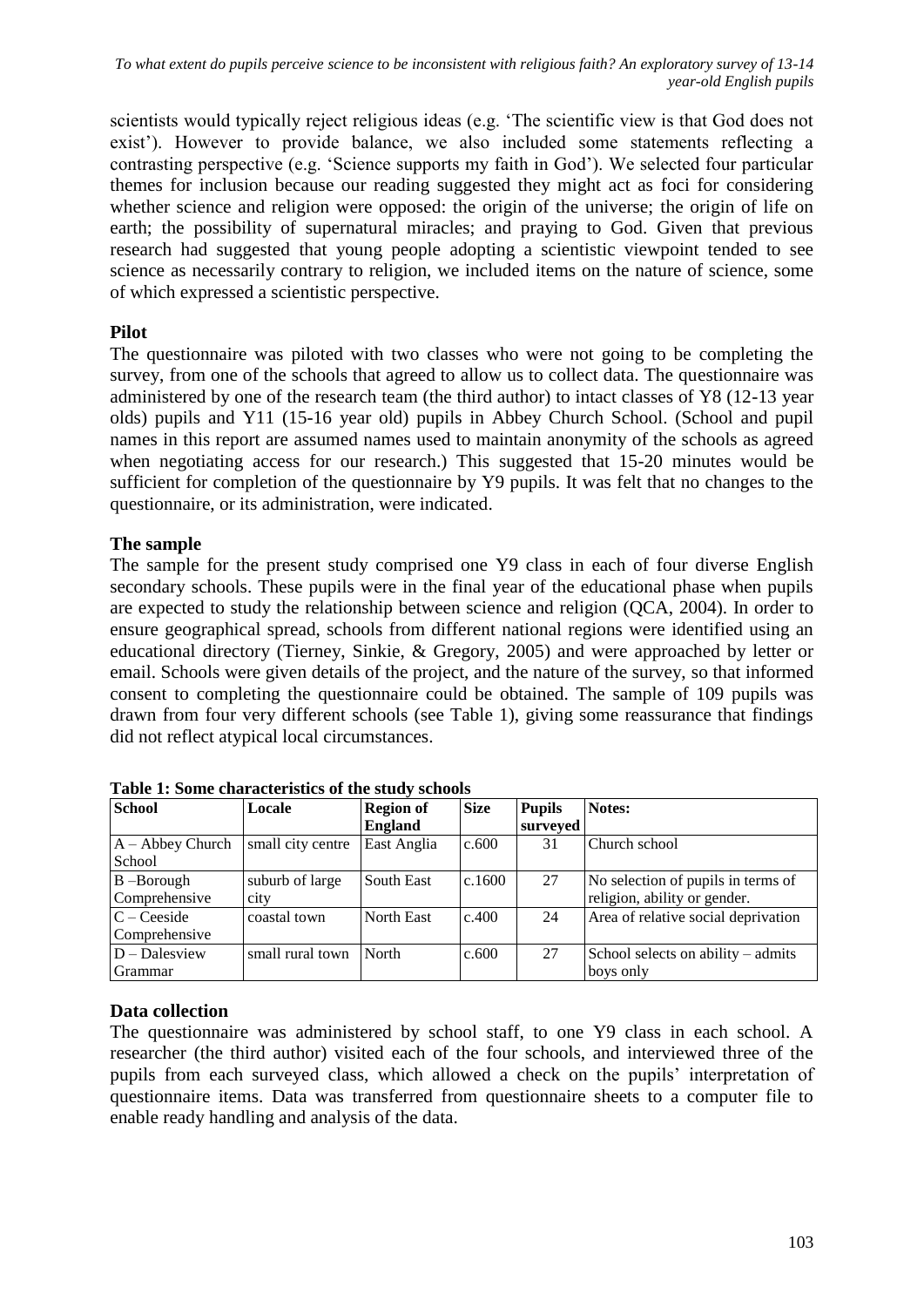# **Findings**

### **Pupil experience of undertaking the questionnaire**

We undertook one-to-one interviews with three pupils from each class surveyed. Pupils were asked about their experience of completing the questionnaire. None of the pupils reported any difficulties in understanding the instructions or the process of completing the questionnaire. No particular problems were identified with the design of the questionnaire, although it was found that some interviewees" notions of what was meant by natural laws were at best vague, which should be considered when considering responses to items 33 and 34.

Some of the interviewees found some aspects of the questionnaire challenging, but not to the extent that it prevented them making sense of the task, which they generally reported as finding an interesting activity. One of the pupils interviewed did indicate that she had made a 'random' response selection on one item, where she was unsure how to respond. However this was an isolated instance and we were confident that pupils generally understood the task, and were able to offer responses reflecting their genuine views on the statements presented. During the interviews pupils were also asked open-ended questions relating to some of the key themes in the questionnaire, and the pupils were readily able to offer views relating to such issues suggesting that *the topics* treated in the questionnaire were quite accessible and intelligible to these young people [\(Taber et al., In press\)](#page-16-5).

### **Pupil responses to the questionnaire**

One hundred and nine (109) Y9 pupils were surveyed, although there were small numbers of non-responses for some items. The "do not understand" option was generally used to a limited degree. One pupil from Abbey Church School noted on her questionnaire that she had used this response when "I don"t want to answer the question [because] I don"t want my opinion known".

Given the exploratory nature of the study, and the lack of representativeness in the sample, we limit our results to presenting descriptive statistics as broadly indicative of what might be found in the wider population. The results are reported in approximate "fractional" terms where appropriate, but the full response frequencies are provided in Appendix 2. In discussing the responses below we use "agree" and "disagree" to *include* "strongly agree" and "strongly disagree" respectively to simplify language.

At the end of the questionnaire, pupils were asked to "please add here any comments you would like to make'. These comments may provide insight into those areas where the pupils felt they wanted to explain or justify a response or simply make a point about the issues the questionnaire raised for them. We report some of these comments below in juxtaposition to the most relevant questionnaire item.

### **Religion**

102 of the pupils were prepared to respond to "*Which of the following best describes your religious upbringing*". 71 selected Christian, 6 atheist, 4 each Islamic and Hindu, and 1 chose Jewish. A further 16 selected the "other" category. One pupil interestingly commented that: "I have no religious upbringing as I believe in all laws of Physics". However, another had clearly decided not to affiliate with either science or religion: "I am not religious although I am christened. My parents never made me religious and I don"t believe in God and I hate science". Upbringing does not necessarily equate to personal beliefs of course, and one pupil noted that "I became a Buddhist on my own".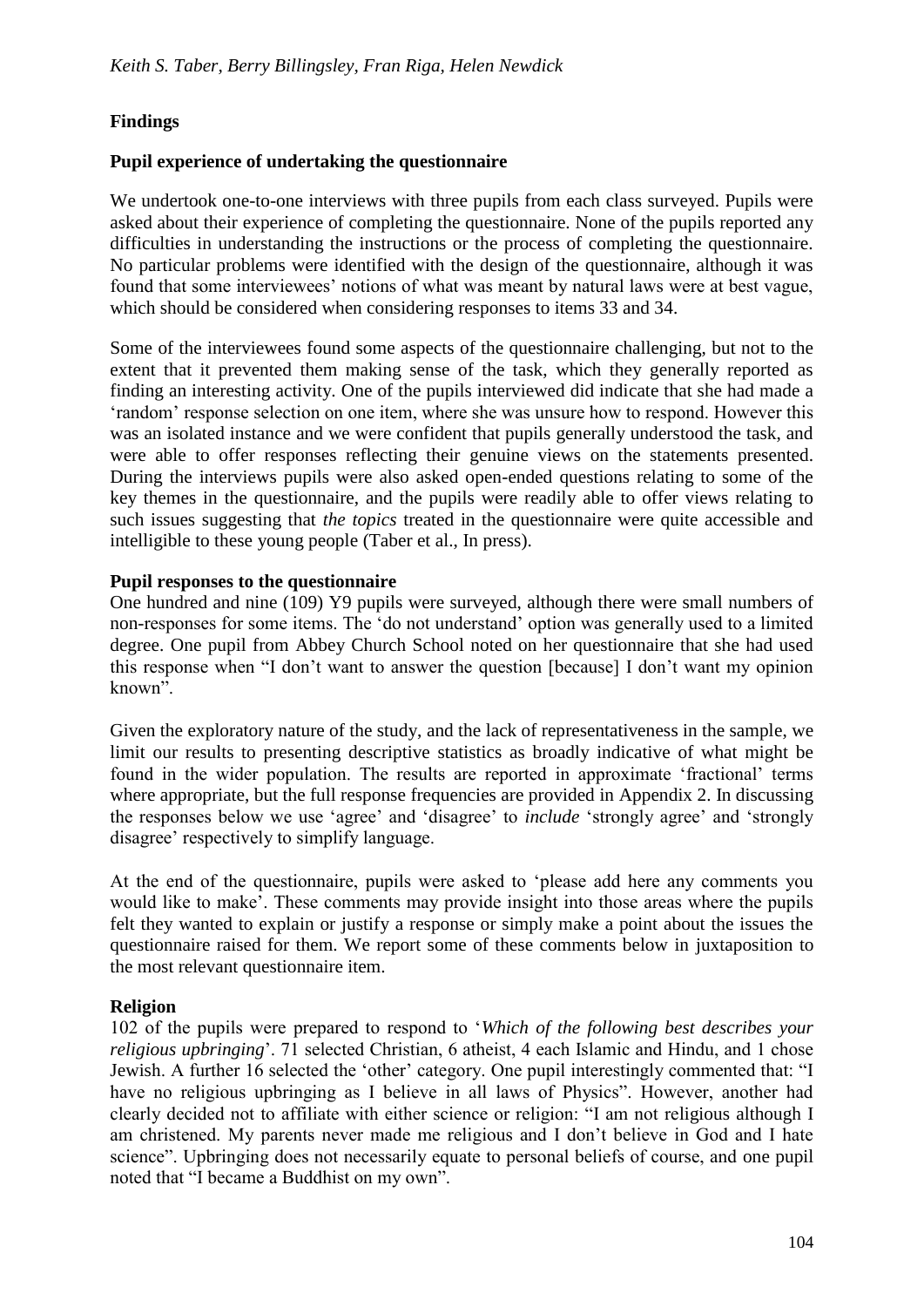About a fifth of pupils agreed with the statement that "*I am NOT religious – I don't have any religious beliefs*". A clear majority of the sample disagreed with the statement, and on this item most of these strongly disagreed. Responses on these two items suggest that the sample broadly reflected national trends, where census data suggest most people in Britain consider themselves to have a religion, and for the majority this is Christianity [\(National Statistics,](#page-15-18)  [2008\)](#page-15-18).

### **Pupil perceptions of the nature of science**

Three quarters of the respondents agreed with the statement that "*I think that science is a reliable source of information*"; a third of these strongly agreeing. Most pupils agreed that "*scientists try to explain how things work*". One pupil commented that "scientists are very good they find out things for us that we probley neaver [sic, probably never] knew about". There was also a large majority who agreed that "*in science, theories become facts once they are proved*".

Several item statements reflect what might be referred to as a "scientistic-deterministic" worldview, where everything is potentially knowable from within science. Reaction to the statement that "*one day, we may be able to explain the whole universe using science alone*" was evenly split. About a sixth of the pupils agreed with the statement that "*one day we will be able to predict everything that happens using scientific equations*". About half of the sample disagreed, including 15 who disagreed strongly. About a fifth of pupils agreed with the statement "*I believe the laws of nature decide everything that happens in the universe*". Again, a larger proportion of respondents disagreed with this statement. More respondents agreed, than disagreed, with the statement "*science says the laws of nature decide everything that happens in the universe*".

### **Origin of the universe**

There was an approximately even split between those who agreed *strongly* that "*I accept that God created the universe*"; those who agreed, *but not* strongly; those who were not sure; and those who disagreed. Most of those that disagreed, strongly disagreed. When asked to comment on the statement "*I believe that the universe was created in the way the Bible describes*", about a third of the pupils selected the extreme responses: with very similar numbers *strongly* agreeing and *strongly* disagreeing. Overall, there was more disagreement with this item than agreement, but (assuming that pupils understood what we meant by "the way the Bible describes", a point we return to in the discussion) *only a minority of our sample disagreed with a description of creation that contradicts current scientific understanding* (see figure 1).

Almost half of the respondents agreed with the statement that "*I accept the scientific theory that the whole universe was created in a big bang*". Yet, over a quarter of the respondents disagreed with this widely accepted scientific theory, and about half of these strongly disagreed (see figure 2). One pupil commented that "I think God created the world and there is no such thing as the big bang".

About a third of the sample had strong opinions on the statement that "*a good scientist can NOT believe that the universe was created by God or a higher being*". About half of the pupils disagreed with this statement, including 22 who strongly disagreed. However, over a quarter of the sample did agree with this view, including about a tenth of the respondents who strongly agreed (see figure 3).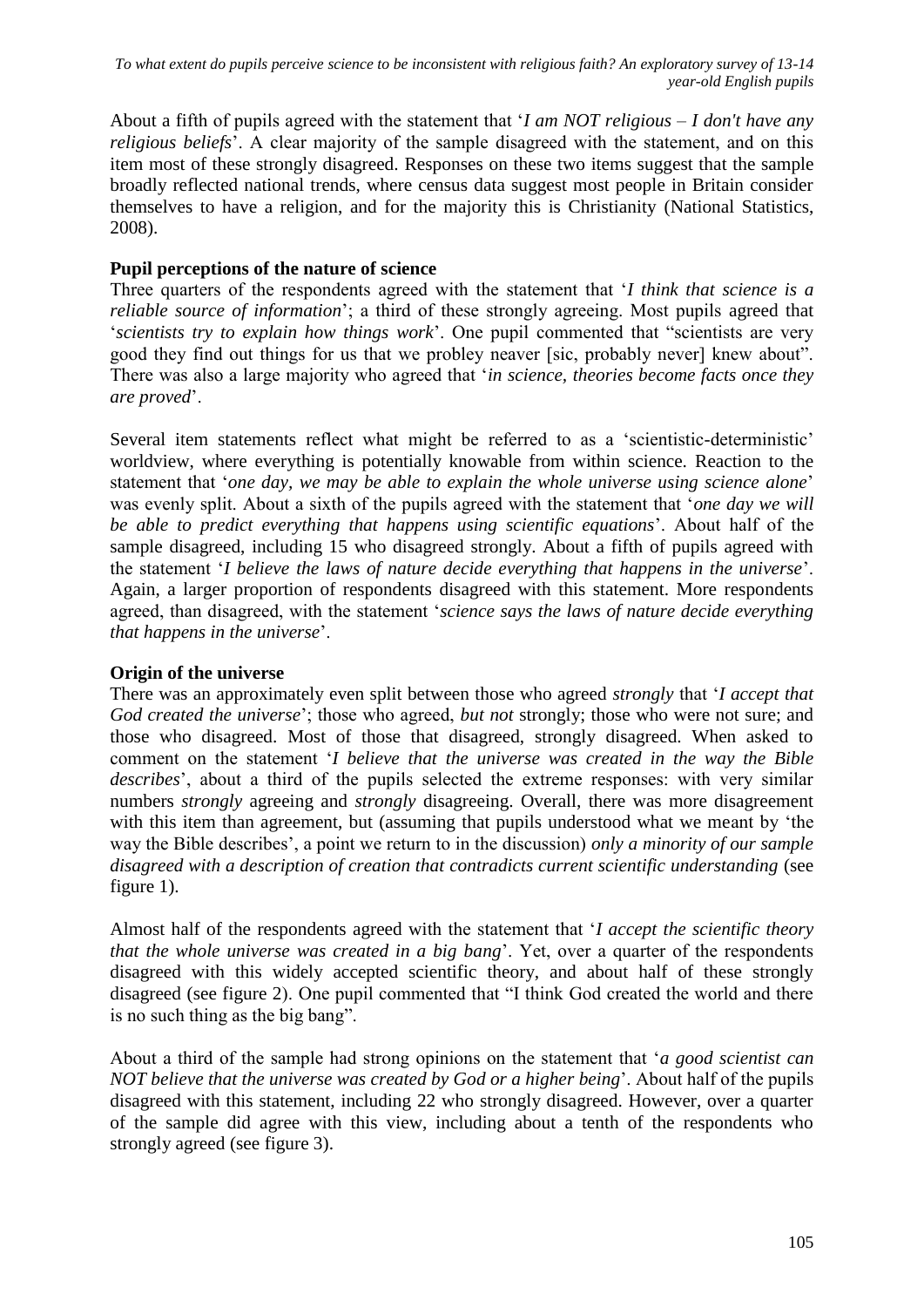**Figure 1.** Rating of agreement with item 20: "I believe that the universe was created in the way the Bible describes"

**Figure 2.** Rating of agreement with item 29: "I accept the scientific theory that the whole universe was created in a big bang"



Similarly, nearly a third of the respondents had strong responses to the statement that "*a good scientist cannot believe that the universe was created about 6000 years ago*", which divided the pupils quite markedly. Over a quarter of the pupils agreed with the statement, including 14 that strongly agreed; and a third disagreed, including 15 who strongly disagreed.

good scientist can NOT believe that the Universe was created by God or a higher being" Item 10

**Figure 3.** Rating of agreement with item 10: "A Figure 4. Rating of agreement with item 37: "a good scientist cannot believe that life was created by God or a higher being"



#### **Origin of life and living things**

Almost half of the respondents agreed with the statement "*I accept that God created all the living things on earth*" including about a fifth who strongly agreed. About a third of the pupils disagreed, half of who strongly disagreed with the statement. Just over half of the pupils responding agreed with the statement "*I accept the scientific theory of evolution as the explanation for all the different kinds of life on earth*". About a sixth of the pupils disagreed with this statement, about half of these selecting the 'disagree strongly' option. About half of the pupils disagreed with the statement "*a good scientist cannot believe that life was created by God or a higher being*". However, almost a quarter of the respondents agreed (see figure 4).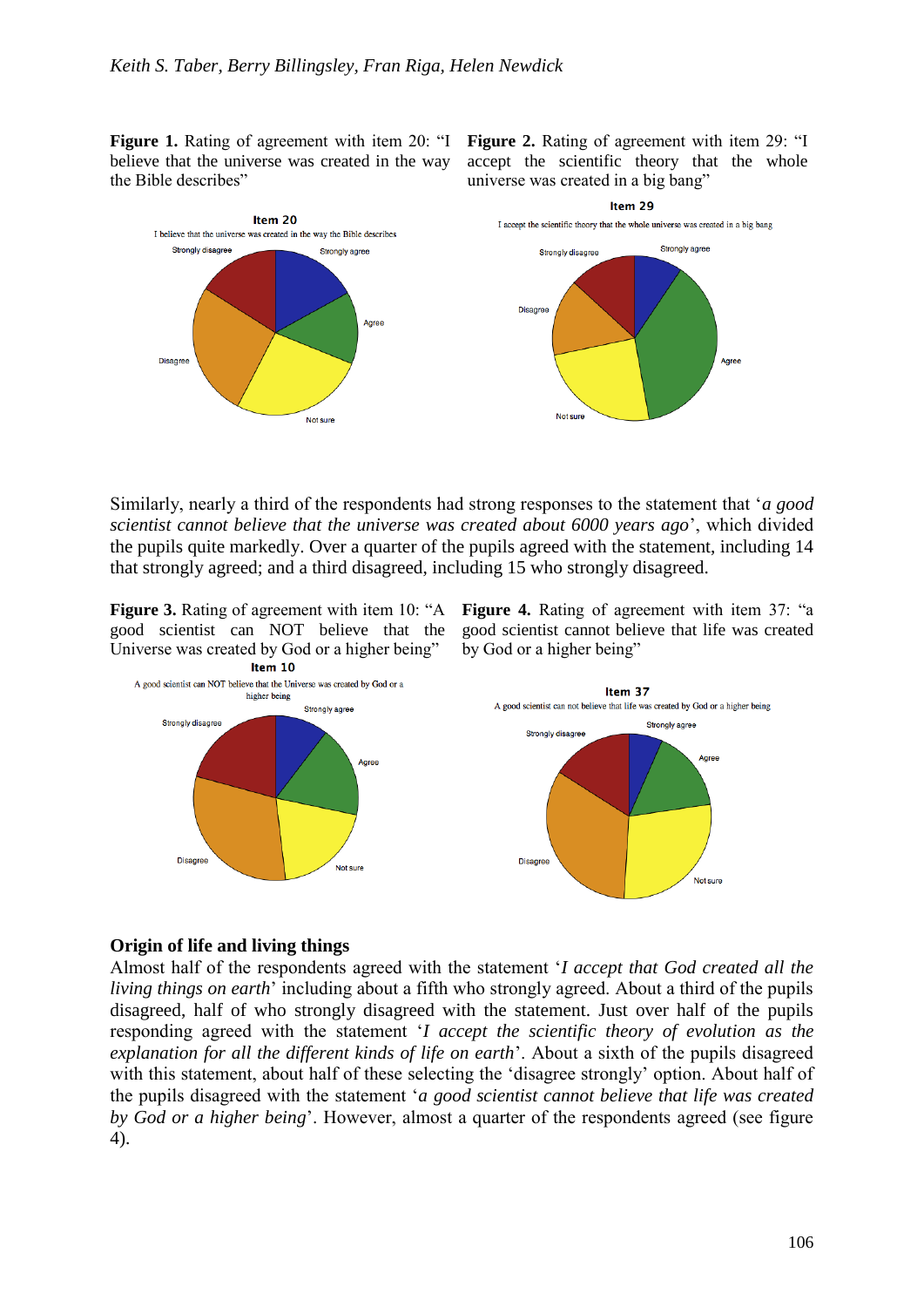# **Pupil perceptions of miracles**

About half of the respondents agreed that "*the scientific view on miracles is that they are imagined or fluke events*'; twice the proportion that disagreed. Just over half of the pupils agreed that "*I believe miracles can happen as religion describes*", with a just over a fifth of the respondents strongly agreeing with this position. Only about a sixth of respondents disagreed. One respondent commented "I believe that the big bang created the world and I feel strongly that God is not real and that miracles are flukes and not down to God". About half of the pupils disagreed with the statement that "*a good scientist cannot believe that supernatural miracles are possible*". However, almost a quarter agreed with this statement including six who strongly agreed (see figure 5).

**Figure 5.** Rating of agreement with item 36: "a good scientist cannot believe that supernatural miracles are possible"

**Figure 6.** Rating of agreement with item 9: "the scientific view is that prayers cannot make a difference to what happens in the future. They only comfort people"



### **Prayers**

Two thirds of the pupils agreed that "*the religious view is that prayers can make a difference to what happens in the future*". About half of the respondents agreed that "*I pray and believe that my prayers can make a difference to what happens*", including 18 who strongly agreed. About a third of the pupils disagreed with the statement, including 14 who strongly disagreed. One pupil commented that "I think that God does exist, I think this as this was the way I have been brought up. I also feel that, if I were to pray, something good will come of it".

About a fifth of the pupils had strong views on the statements that "*the scientific view is that prayers cannot make a difference to what happens in the future. They only comfort people*". Almost half of the respondents agreed, including 11 who strongly agreed, whilst over a quarter disagreed, including 12 who disagreed strongly (see figure 6).

### **The relationship between science and religion**

Almost half of the pupils agreed with the statement that "*the scientific and religious versions of how the universe began cannot both be true*", including 13 who strongly agreed. Just under a third of the pupils disagreed with this statement, including 10 who strongly disagreed. One pupil commented: "I think the big bang probably happened, but I still believe God created life on earth".

Over a quarter of the pupils in the sample agreed with the statement that "*religious ideas about how the universe began have been proved wrong by science*" including five who strongly agreed (see figure 7).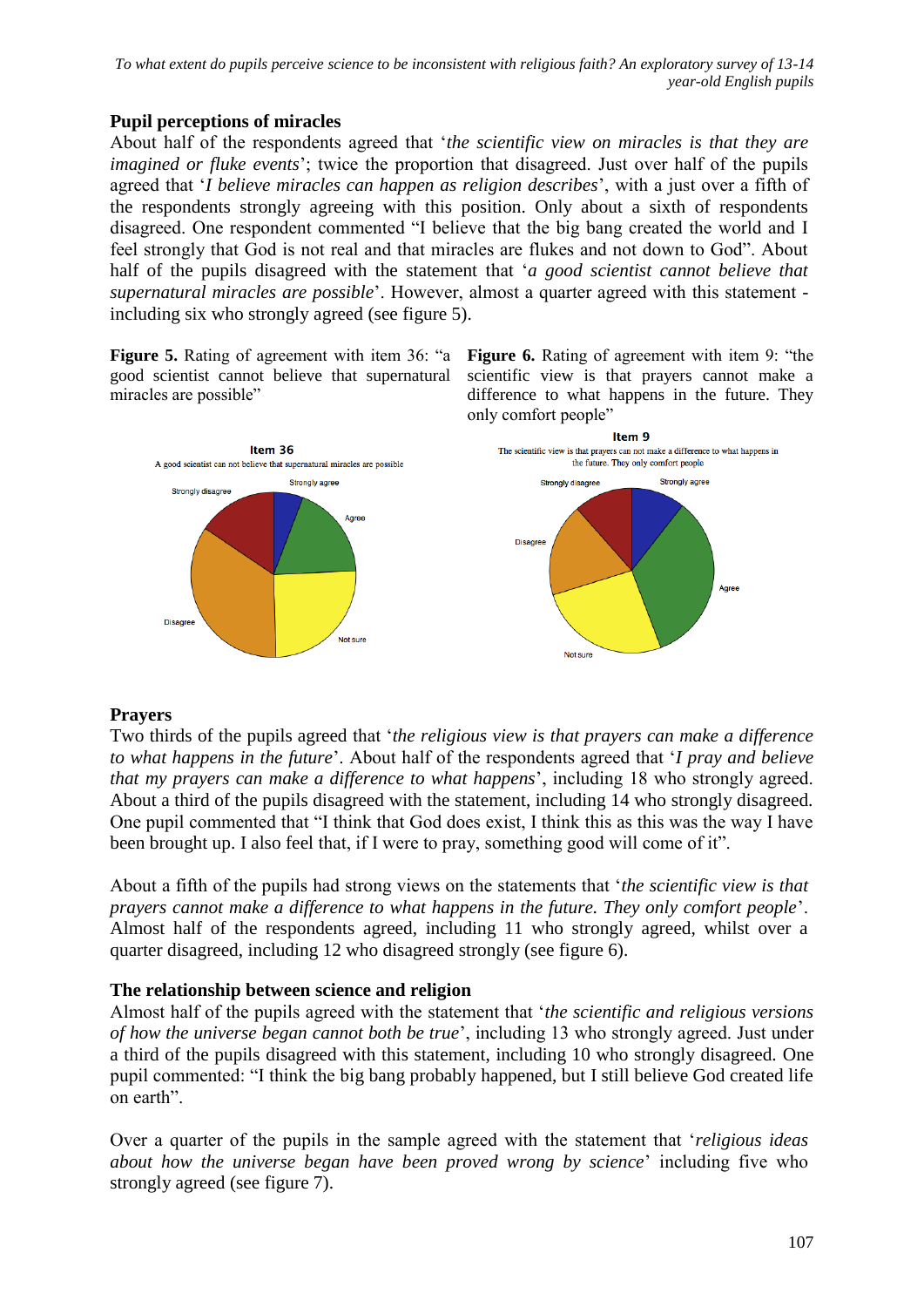**Figure 7.** Rating of agreement with item 28: "religious ideas about how the universe began have been proved wrong by science"

**Figure 8.** Rating of agreement with item 30: "the scientific idea about how life began does not agree with the religious idea about how life began"



Most of the pupils agreed with the statement that "*the scientific idea about how life began does not agree with the religious idea about how life began*", including a fifth of the respondents who strongly agreed. Only 16 disagreed, including just two who strongly disagreed (see figure 8).

A quarter of the pupils agreed that "*science and religion disagree on so many things that you cannot believe both*" whilst two-fifths disagreed (see figure 9). One pupil commented that "science and religion run parilell [sic, parallel] but hardly ever interlink". However, another pupil wrote that "I think religion and science are two very different topics but you can"t believe in both because they contrast themselves", and another noted that "I believe more in scientific theories than religious theories, because science proves things, a lot of things, but religion only proves certain things".

"science and religion disagree on so many things scientific view is that God does not exist" that you cannot believe both"

**Figure 9.** Rating of agreement with item 2: Figure 10. Rating of agreement with item 19: "the



Over a quarter of respondents agreed with the statement that "*I think a lot about whether science and religion fit together*". Most respondents agreed with the statement that "*I would like to know more about whether science and religion fit together*", including 13 who strongly agreed. At the end of the questionnaire one pupil wrote "I feel that while the topic is discussed a little in RS, it should be done more - especially in science". Another pupil commented "This has really made me think".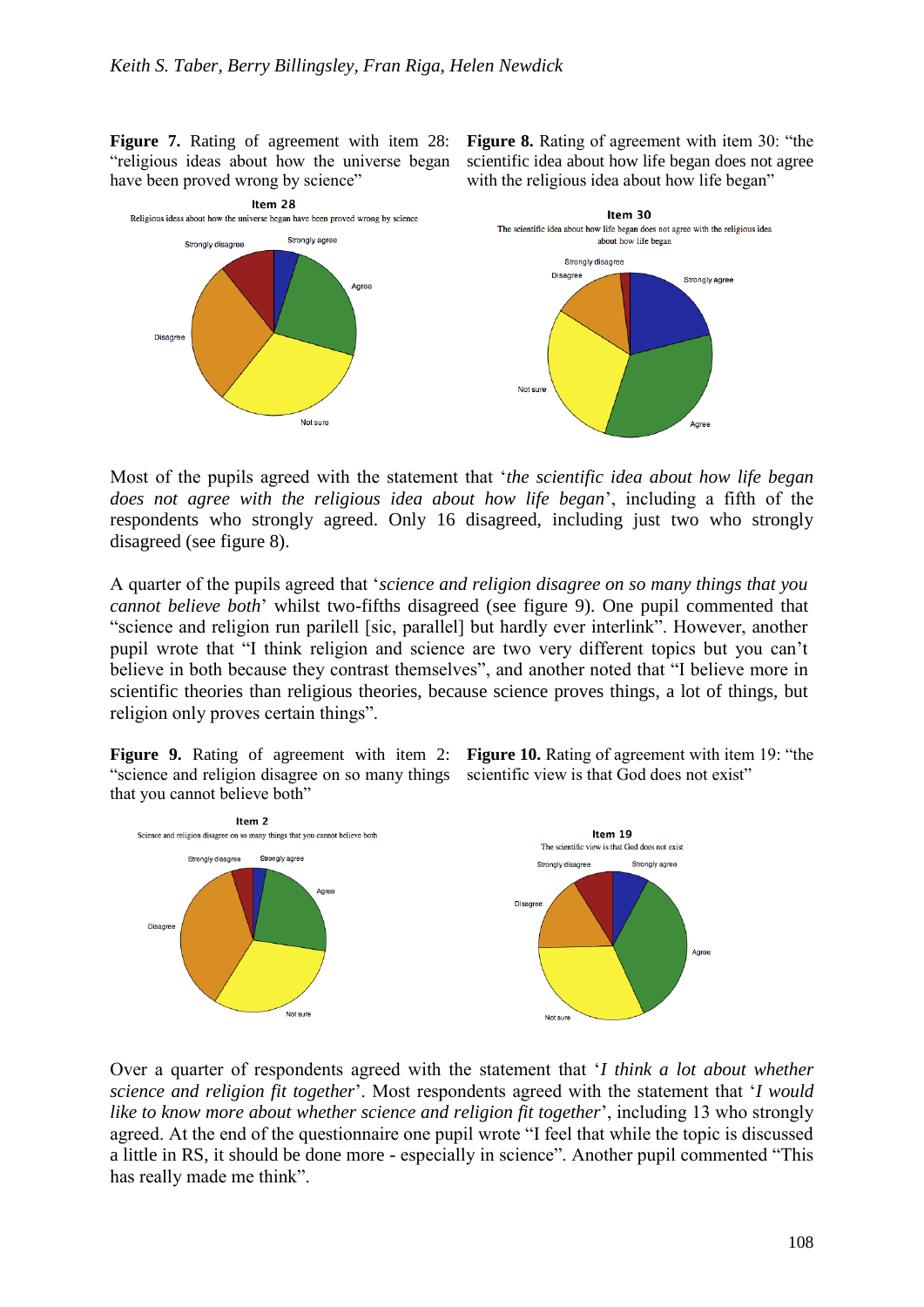Of those expressing an opinion about the statement that "*science supports my faith in God*", almost half of the sample disagreed with this statement, including 17 who strongly disagreed. Only 18 pupils agreed with this statement, and just one of these agreed strongly. One pupil commented: "scientists say the more they understand about the Big Bang and creation the closer they come to finding God". Another reported: "I believe that Science and God fit together - Science backs him up".

About two fifths of the sample agreed with the statement that "*the scientific view is that God does not exist*', whereas about a quarter disagreed (see figure 10). Pupils commented that "I think a scientist can be religious and have religious beliefs", and the clumsier "scientists don't have to have no religious beliefs".

Over a third of respondents agreed with the statement "*one day science may prove that God exists*", whilst a quarter disagreed, including 10 who strongly disagreed. Respondents were more evenly divided in their reaction to the statement "*one day science may prove that God does not exist*', with somewhat more disagreeing, than agreeing. This was one of the few items where an extreme option was relatively popular, with most of those disagreeing, doing so strongly. Nonetheless, three-fifths of the pupils did not exclude the possibility of proofs of the non-existence of God.

The pupils were split fairly evenly in their responses to the statement "I *am confused about what to believe - we are told different things about how the universe and life began*". Two fifths of the respondents agreed with the statement, including 14 whom strongly agreed; with slightly fewer disagreeing with the statement.

### **Discussion**

Our starting point for this study was a concern about a view commonly propagated in the UK popular media to the effect that science and religion are in competition, and so that acceptance of science *necessarily* involves the rejection of religious faith. We are aware that science is indeed understood by some as a worldview that excludes any possibility of the supernatural [\(Cray et al., 2006\)](#page-14-12), but that this is just one possible stance on the relationship of science and religion [\(Barbour, 1988\)](#page-13-4). Many scientists around the world hold a religious faith, and for these members of the scientific community, science and religion are clearly not perceived to be incompatible. The sample of just over a hundred pupils from four diverse English schools presented a spread of views on the statements we offered for consideration.

#### **Pupils' views on science and religion**

On a range of items it seems substantial proportions (over a quarter of the sample, sometimes considerably more) of pupils *did* perceive science and religion to be in conflict: agreeing

- that a 'good scientist' could not believe in a creator;
- that scientific and religious accounts of how the universe began were inconsistent;
- science had disproved religious ideas about the origins of the world;
- scientific and religious accounts of how life began were in conflict.

Most tellingly, only a minority of our sample *disagreed* with the suggestion that science takes the view that God does not exist.

### **Pupils' understanding of religious ideas**

Our sample seemed to broadly represent the British population in the sense that most pupils associated themselves with a faith position, usually Christianity. The proportions of pupils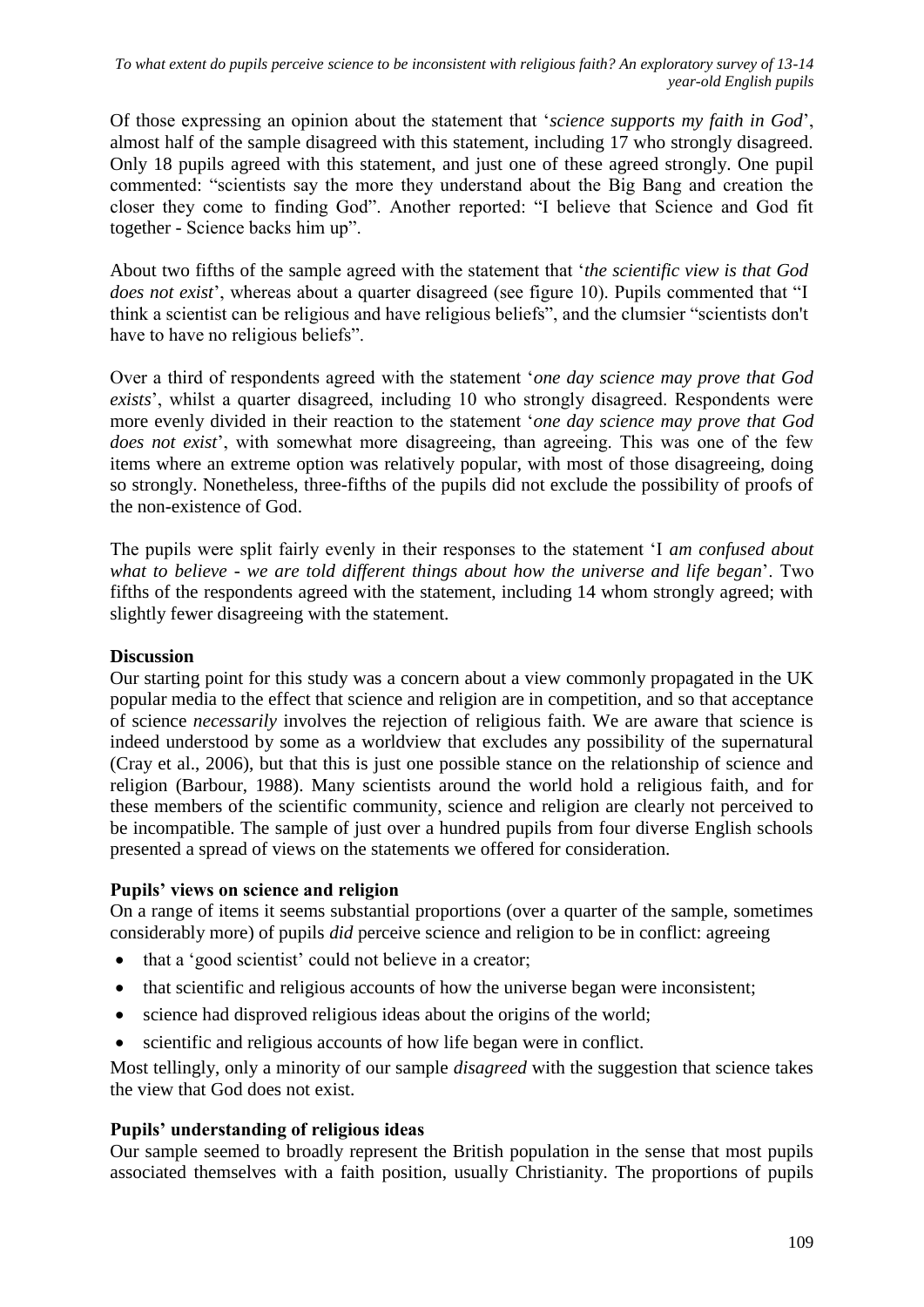considering scientific ideas about the origins of the universe and life to be contrary to religion may reflect a common assumption that scriptural accounts are to be taken as offering quasiscientific reports, rather than seen as conveying spiritual truth. This is certainly suggested by the substantial proportion of pupils claiming to believe the Universe was created in the way the Bible describes, and perhaps explains why a similar proportion of respondents actively rejected the "big bang" model despite being unlikely to know much about the evidence in its favour; as well as, perhaps, why so many pupils agreed they were confused about what to believe about origins. This is something we feel should be explored in further research. We would be interested to know how many pupils consider that a six (24 hour) day creation of the world, with different types of living thing created in their modern form, is a necessary part of a Christian belief.

### **Pupil's perceptions of the nature of science**

Previous research has suggested pupils in England demonstrate a quite limited appreciation of the nature of science [\(Driver et al., 1996;](#page-14-9) [Grosslight et al., 1991;](#page-14-10) [Justi & Gilbert, 2000;](#page-15-12) [Taber,](#page-16-3)  [2006\)](#page-16-3), and this was reflected in our survey. Not only did we find that a substantial proportion of pupils considered science to take a stance on matters (such as the existence of God) that are generally felt to be outside its remit, but most considered science to be in the business of testing theories to convert them into facts – perhaps explaining how religious ideas were seen to be disproved. This is despite recent efforts to make the nature of science a prominent and more explicit feature in the curriculum [\(QCA, 2007a\)](#page-15-10).

This is probably linked to the level of support in our survey for statements of a general 'scientistic' slant – previously found to be associated with negative perceptions of religion [\(Fulljames et al., 1991;](#page-14-5) [Hansson & Redfors, 2007a,](#page-14-6) [2007b\)](#page-15-7) - that everything can be explained by science, with scientific laws understood deterministically and so providing absolute predicative power – a position that goes well beyond what most scientists would claim.

#### **Overview of our findings**

We accept that there is no consensus among scientists on how the relationship between science and religion should be understood, and some individual scientists do see a necessary conflict (just as others find personal harmony between science and religions, and yet others take other perspectives). Yet in terms of the nature of science itself, we would suggest science has no inherent position on the existence of God, and certainly does not automatically exclude religious belief. However, in a country where most people claim some level of religious faith, our findings suggest that many secondary pupils consider science to be the basis of explaining and predicating everything, capable of absolute knowledge, and able to definitively dismiss God and religion. This is a distorted view of the nature of science, and a view that if adopted by pupils with religious faith, could potentially have practical consequences when important decisions about future study and careers are made. It seems quite feasible that perceiving science to reject religion could deter some pupils from considering further study of science. This again is worthy of follow-up in further research.

#### **Limitations of the study and directions for further research**

The present study reports a survey of a modest sized sample, which restricts the generalisability of our findings. There are also inherent limitations to questionnaire-based research as a means for exploring pupil thinking in any depth.

### *Sampling*

Clearly one direction for future research would be to collect more representative data (for example, surveying whole year groups in schools). Some of the approaches to relating science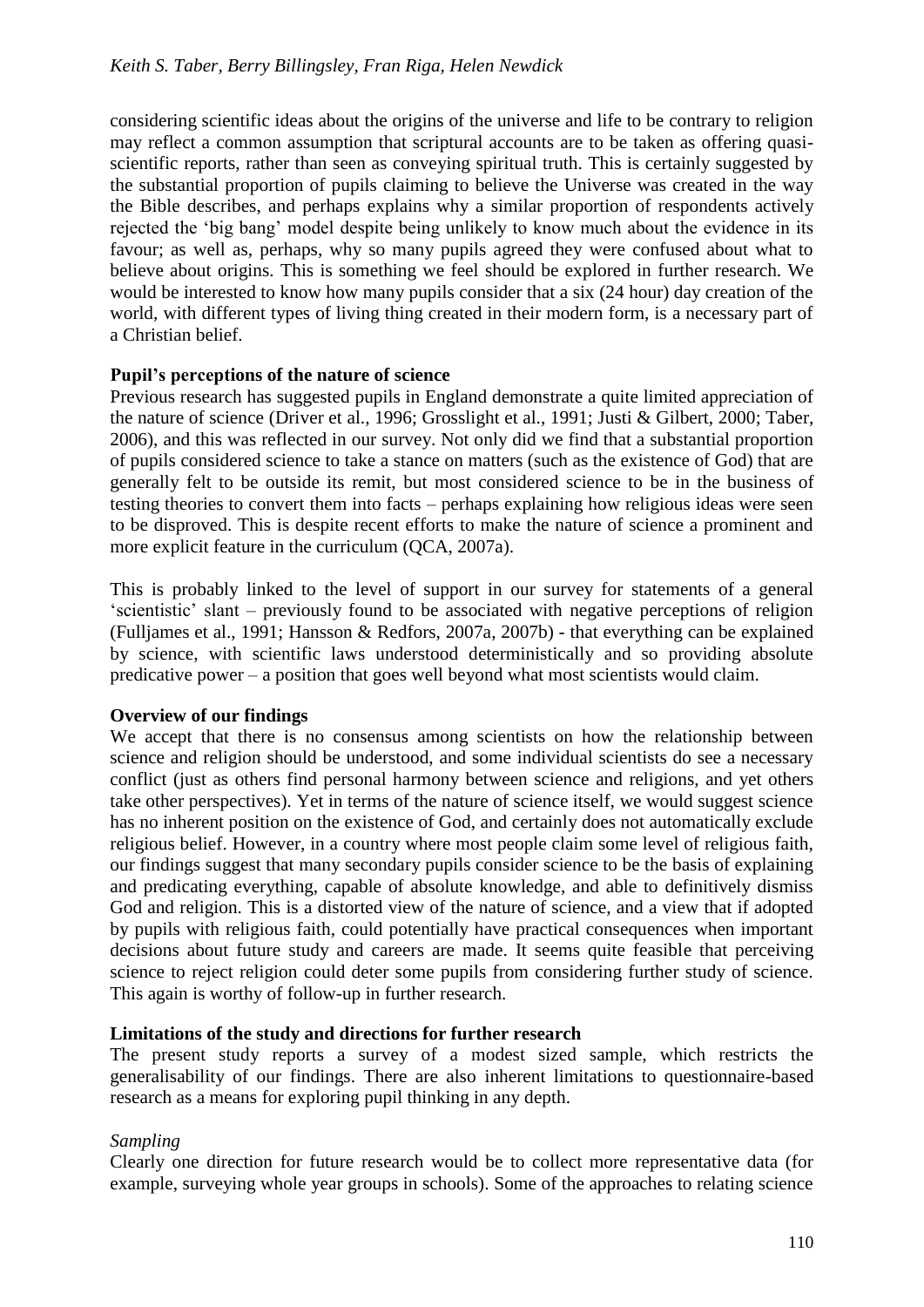and religion that have been reported among professional scientists [\(Alexander, 2008;](#page-13-3) [Bovey,](#page-14-14)  [2008\)](#page-14-14) require nuanced thought, of a kind that may only develop in many people during college-age years [\(Perry, 1970\)](#page-15-0). This suggests that it would be useful to compare responses in comparable populations of different age (such as different year groups in the same school where admissions policies and patterns are stable). For example it would be interesting to see if there are clear trends as pupils move through the secondary age range towards the point where they make choices about further education or employment.

# *Pupil interpretation of survey items*

A clear limitation of survey methodology of the type employed here, is that it is largely "confirmatory" rather than "exploratory" [\(Biddle & Anderson, 1986;](#page-14-15) [Taber, 2007\)](#page-16-6), in that survey items reflect points of interest that researchers bring to the study. Statements may be interpreted in idiosyncratic ways, and may not always relate to respondents' own conceptions of what is salient about a topic. Research into children"s ideas in science has long established the folly of assuming pupils share researchers' meanings for terms (Watts  $\&$  Gilbert, 1983) and understanding of concepts [\(Taber, 2009\)](#page-16-1).

So the research team"s understanding of miracles is one of *super*natural events: events that are inherently *beyond* explanation in science because they are considered to occur despite being inconsistent with natural laws. Yet one of the pupils commented "I believe there is supernatural but science can prove what it is". Similarly, when we refer to "the way the Bible describes" creation, we are implying the accounts given in the first chapters of Genesis, which - when taken literally - suggest both that the universe was brought to its present state in less than a week, and that whole categories of living things were separately formed by discrete acts of special creation. Given the level of apparent agreement with statements reflecting the Biblical accounts, we feel there is a need to find out whether acceptance of these accounts is actually based on familiarity with what is set out in these texts.

Responses to a range of presented statements can only give limited insight into the nature of student thinking. Research has often found learners *entertaining* several alternative ways of understanding a science concept without being fully committed to a particular view [\(Taber,](#page-16-1)  [2009\)](#page-16-1). Pupils" thinking can be more or less coherent across aspects of topics [\(Claxton, 1993;](#page-14-16) [Solomon, 1992;](#page-15-19) [Taber, 2000\)](#page-15-20), allowing what seems to the observer the concurrent acceptance of contrary ideas. Billingsley"s (2004) previous research that suggested that secondary pupils may often treat scientific and religious ideas as belonging to independent domains with nonoverlapping ranges of application [\(cf., Gould, 2001\)](#page-14-17) may be relevant here. Given the limitations of survey approaches, techniques allowing more in-depth exploration of pupil ideas are indicated.

Moreover, for those pupils who consider scientific perspectives are contrary to *their own* faith-based commitments, we would like to know something about the extent to which this might lead them to reject science, or to consider scientific courses and careers unsuitable options for their future.

### *Further directions for research*

An approach such as in-depth, semi-structured interviewing (offering flexibility to move beyond a set list of questions) is needed to start exploring questions such as these. It has been argued that such alternative approaches (surveying large numbers, but in limited depth, cf. exploring thinking in depth, but for limited numbers) need to be seen as complementary, and that a programme of research may depend upon several "swings" of the "methodological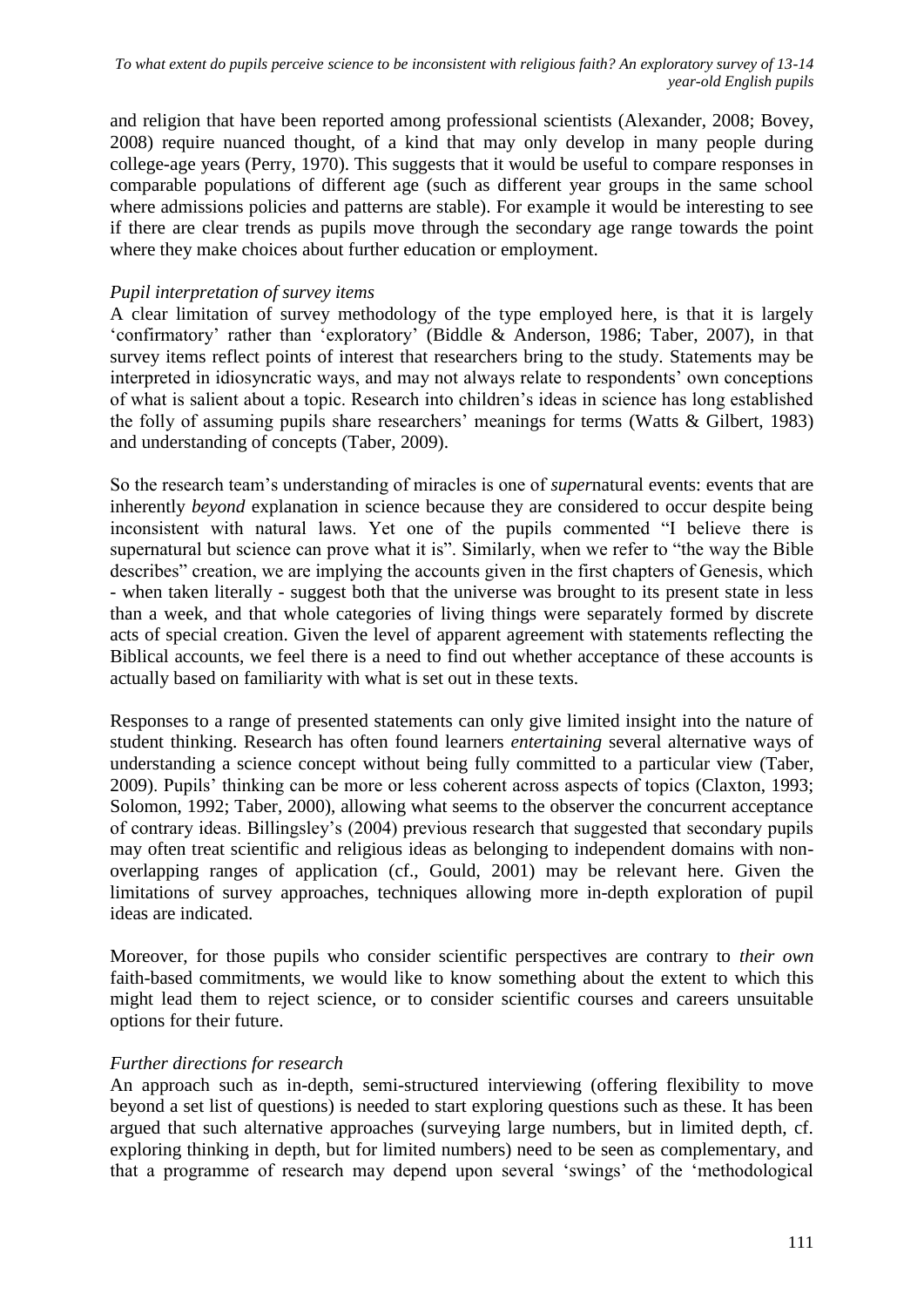pendulum" between focusing in detail, and then testing the generality of findings on a larger scale [\(Taber, 2009\)](#page-16-1).

Questions about such matters as the origins of the universe are inevitably somewhat abstract and so intellectually demanding; and so meaningful engagement presumably depends upon high levels of cognitive development [\(Shayer & Adey, 1981\)](#page-15-1). We would be interested in finding out, for example, whether those pupils who agreed that "one day we will be able to predict everything that happens using scientific equations" were offering a well-thought out position or were merely finding an unfamiliar notion had immediate, if superficial, appeal.

### **Conclusions**

We were not surprised to find some pupils rejecting scientific theories about origins, and accepting alternative views based on literal reading of scripture. However *the level* of support for such positions seems much higher than might be expected in a country where most people claim association to Churches that have accepted scientific accounts of the origins of the Universe and of living things. In a national context where not enough young people are attracted into the sciences [\(HCSTC, 2005\)](#page-15-21) it may well be significant that a fair proportion of our respondents considered that the scientific perspective denies the existence of God, and so excludes people of faith from being "good scientists".

We consider that our findings are intriguing, and certainly suggest issues that deserve further exploration. The questions raised by this work suggest a complementary strand of work to other areas of enquiry exploring aspects of pupil thinking and conceptual development in science [\(Black & Lucas, 1993;](#page-14-18) [Driver, 1989;](#page-14-19) [Fensham, 2004\)](#page-14-20), and further research in this area could offer insights into these core concerns in science education. As well as this inherent interest, these issues may be of pragmatic importance in terms of ongoing concerns both about the need to produce scientifically literate citizens for modern societies [\(Millar &](#page-15-22)  [Osborne, 1998\)](#page-15-22) and about attracting young people into science-based careers. As Reiss [\(2008\)](#page-15-3) has suggested, this is an area where a broad programme of research would seem to be indicated.

**Acknowledgements:** We would like to thank the staff and pupils in the four schools who contributed to this study. The study reported in this paper derives from the *Learning about Science and Religion* (LASAR) Project, under the auspices of the Faraday Institute for Science and Religion, based at St. Edmund's College, Cambridge. The project is supported by John Templeton Foundation grant number 15389.

### **References**

- <span id="page-13-3"></span>Alexander, D. R. (2008). *Creation or Evolution: Do we have to choose?* Oxford: Monarch Books.
- <span id="page-13-0"></span>Barbour, I. G. (1966). *Issues in Science and Religion*. London: SCM Press.
- <span id="page-13-4"></span>Barbour, I. G. (1988). Ways of relating science and theology. In R. J. Russell, W. R. Stoeger & G. V. Coyne (Eds.), *Physics, Philosophy and Theology: A Common Quest for Understanding* (pp. 21-42). Vatican City State: Vatican Observatory.
- <span id="page-13-1"></span>Barbour, I. G. (2002). *Nature, Human Nature, and God*. London: Society for Promoting Christian Knowledge.
- <span id="page-13-2"></span>Barrett, J. L. (2000). Exploring the natural foundations of religion. *Trends in Cognitive Sciences, 4*(1), 29-34.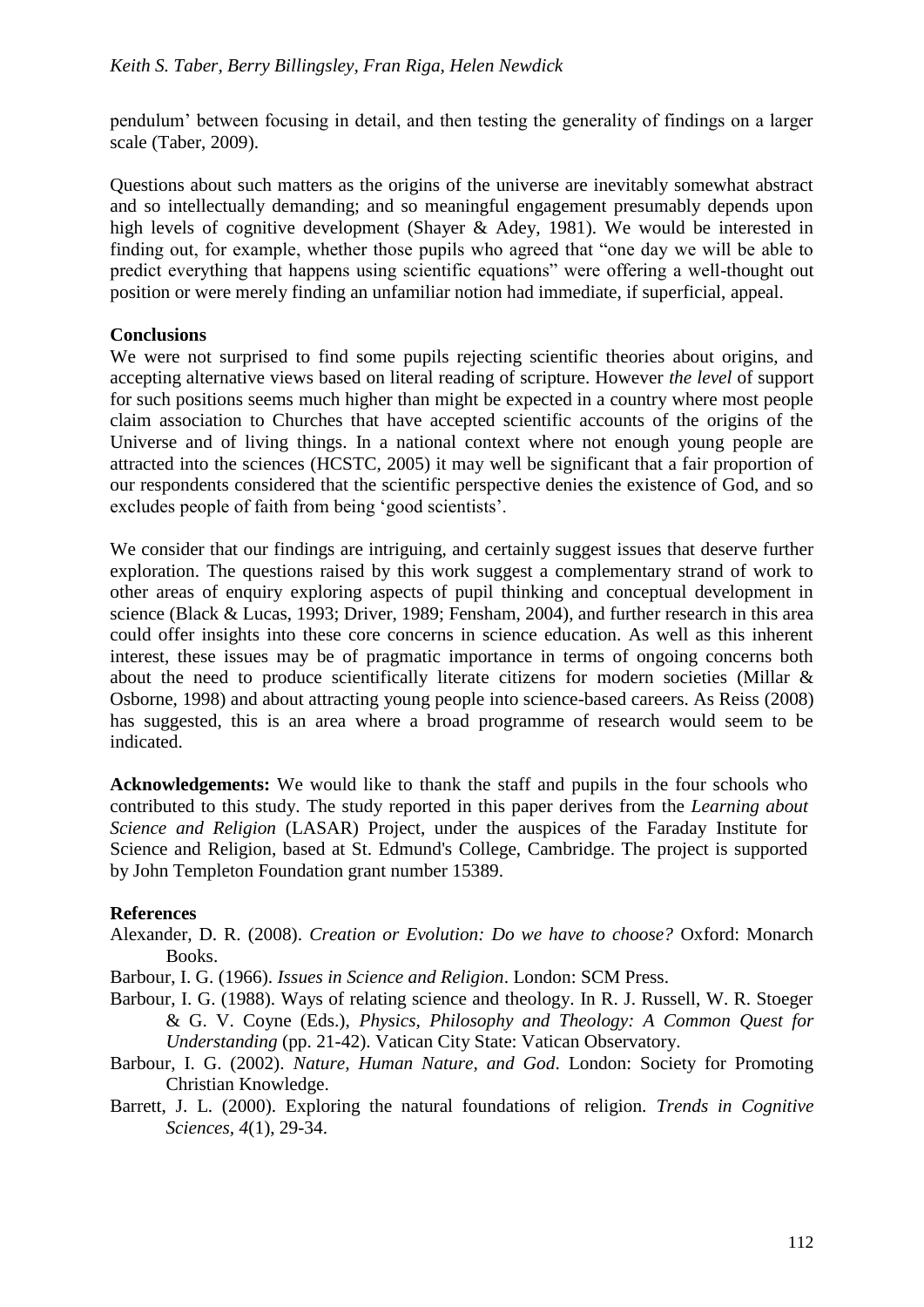- <span id="page-14-15"></span>Biddle, B. J., & Anderson, D. S. (1986). Theory, methods, knowledge and research on teaching. In M. C. Wittrock (Ed.), *Handbook of Research on Teaching* (3rd ed., pp. 230-252). New York: Macmillan.
- <span id="page-14-2"></span>Billingsley, B. (2004). *Ways of Approaching the Apparent Contradictions between Science and Religion*. Hobart: PhD Thesis, University of Tasmania.
- <span id="page-14-18"></span>Black, P. J., & Lucas, A. M. (Eds.). (1993). *Children's Informal Ideas in Science*. London: Routledge.
- <span id="page-14-14"></span>Bovey, N. (2008). *God, the Big Bang and Bunsen-burning issues*. Milton Keynes: Authentic.
- <span id="page-14-3"></span>Brickhouse, N. W., Dagher, Z. R., Letts, W. J., & Shipman, H. L. (2000). Diversity of Students' Views about Evidence, Theory, and the Interface between Science and Religion in an Astronomy Course. *Journal of Research in Science Teaching, 37*(4), 340-362.
- <span id="page-14-1"></span>Brooke, J., & Cantor, G. (1998). *Reconstructing Nature: The engagement of Science and Religion*. Edinburgh: T&T Clark Ltd.
- <span id="page-14-16"></span>Claxton, G. (1993). Minitheories: a preliminary model for learning science. In P. J. Black & A. M. Lucas (Eds.), *Children's Informal Ideas in Science* (pp. 45-61). London: Routledge.
- <span id="page-14-4"></span>Cobern, W. W., & Loving, C. C. (2002). An investigation of preservice elementary teachers' thinking about science. *Journal of Research in Science Teaching, 39*(10), 1016-1031.
- <span id="page-14-13"></span>Cohen, L., Manion, L., & Morrison, K. (2000). Research Methods in Education. *London, Routledge-Falmer*.
- <span id="page-14-12"></span>Cray, D., Dawkins, R., & Collins, F. (2006, Nov. 05). God vs. Science*. Time*. Retrieved from <http://www.time.com/time/printout/0,8816,1555132,00.html>
- <span id="page-14-19"></span>Driver, R. (1989). Students" conceptions and the learning of science. *International Journal of Science Education, 11*(special issue), 481-490.
- <span id="page-14-9"></span>Driver, R., Leach, J., Millar, R., & Scott, P. (1996). *Young People's Images of Science*. Buckingham: Open University Press.
- <span id="page-14-8"></span>Esbenshade, D. H. (1993). Student Perceptions about Science & Religion. *The American Biology Teacher, 55*(6), 334-338.
- <span id="page-14-20"></span>Fensham, P. J. (2004). *Defining an Identity: The evolution of science education as a field of research*. Dordrecht: Kluwer Academic Publishers.
- <span id="page-14-5"></span>Fulljames, P., Gibson, H. M., & Francis, L. J. (1991). Creationism, Scientism, Christianity and Science: a study in adolescent attitudes. *British Educational Research Journal, 17*(2), 171 - 190.
- <span id="page-14-0"></span>Fulljames, P., & Stolberg, T. (2000). Consonance, Assimilation or Correlation?: Science and Religion Courses in Higher Education. *Science & Christian Belief, 12*(1), 35-46.
- <span id="page-14-7"></span>Good, R. (2005). *Scientific and Religious Habits of Mind: Irreconcilable tensions in the curriculum*. New York: Peter Lang.
- <span id="page-14-17"></span>Gould, S. J. (2001). *Rocks of Ages: Science and religion in the fullness of life*. London: Jonathan Cape.
- <span id="page-14-10"></span>Grosslight, L., Unger, C., Jay, E., & Smith, C. L. (1991). Understanding models and their use in science: conceptions of middle and high school students and experts. *Journal of Research in Science Teaching, 28*(9), 799-822.
- <span id="page-14-11"></span>Hanley, P. (2008). *Controversy in school?: Origin of life and the science/religion overlap*. Paper presented at the British Educational Research Association Annual Conference, Heriot-Watt University, Edinburgh, September.
- <span id="page-14-6"></span>Hansson, L., & Redfors, A. (2007a). Physics and the Possibility of a Religious View of the Universe: Swedish Upper Secondary Students" Views *Science & Education, 16*(3-5), 461-478.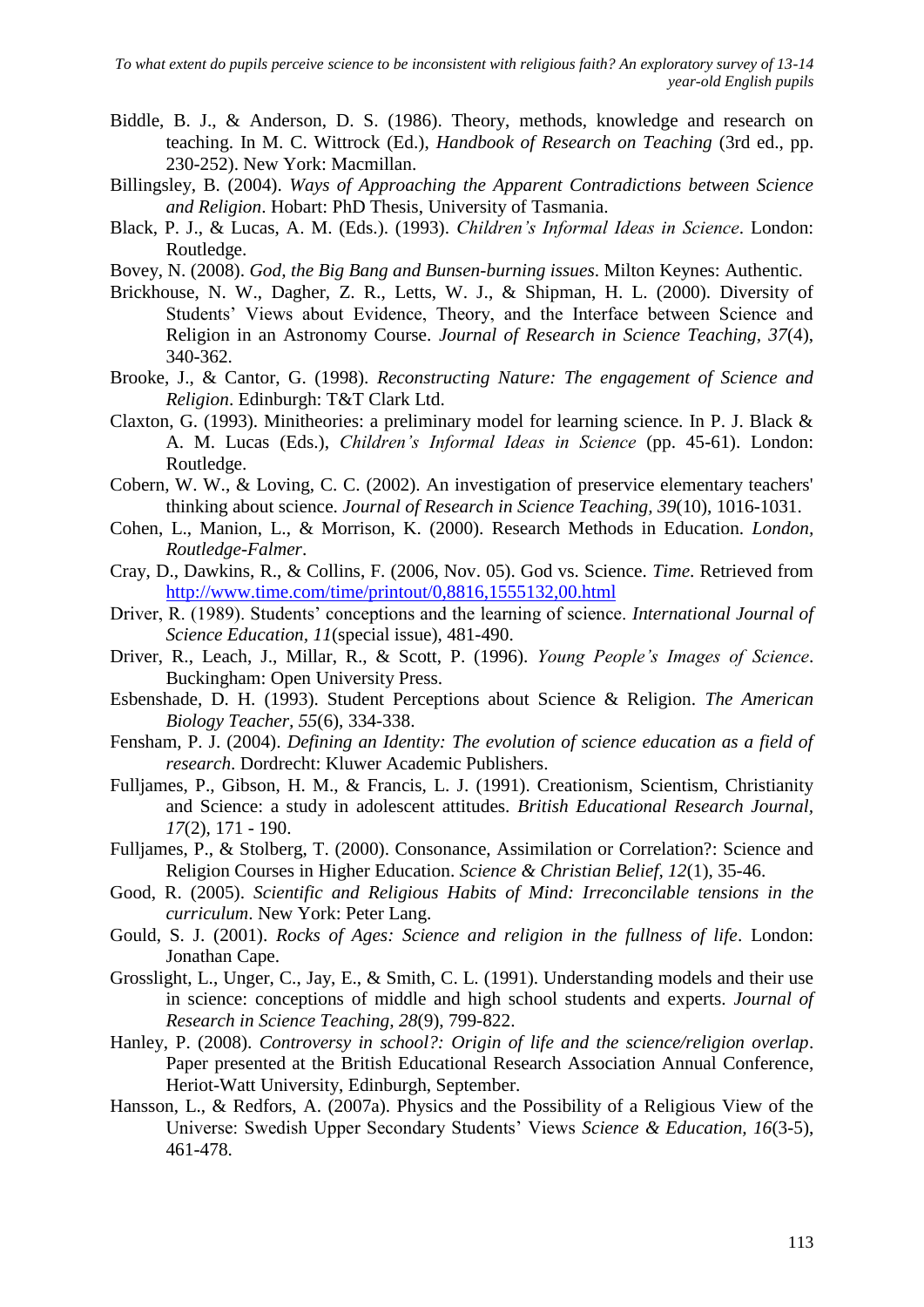- <span id="page-15-7"></span>Hansson, L., & Redfors, A. (2007b). Upper secondary students in group discussions about physics and our presuppositions of the world *Science & Education, 16*(3-5), 1007- 1025.
- <span id="page-15-21"></span>HCSTC. (2005). *Strategic Science Provision in English Universities*. London: House of Commons Science and Technology Committee.
- <span id="page-15-12"></span>Justi, R., & Gilbert, J. K. (2000). History and philosophy of science through models: some challenges in the case of "the atom". *International Journal of Science Education, 22*(9), 993-1009.
- <span id="page-15-16"></span>Kelemen, D. (2004). Are Children "Intuitive Theists"? *Psychological Science, 15*(5), 295-301.
- <span id="page-15-2"></span>Leach, J., Hind, A., & Ryder, J. (2003). Designing and Evaluating Short Teaching Interventions About the Epistemology of Science in High School Classrooms. *Science Education, 87*(6), 831 – 848.
- <span id="page-15-4"></span>Loving, C. C., & Foster, A. (2000). The religion-in-the science classroom-issue: Seeking graduate student conceptual change. *Science Education, 84*(4), 445-468.
- <span id="page-15-15"></span>McCloskey, M. (1983). Intuitive physics. *Scientific American, 248*(4), 114-122.
- <span id="page-15-22"></span>Millar, R., & Osborne, J. (1998). *Beyond 2000: Science education for the future*. London: King"s College.
- <span id="page-15-18"></span>National Statistics. (2008, 5 December). Census 2001 - Profiles - England. Retrieved 5th December 2008, from

<http://www.statistics.gov.uk/census2001/profiles/64-A.asp>

- <span id="page-15-0"></span>Perry, W. G. (1970). *Forms of intellectual and ethical development in the college years: a scheme*. New York: Holt, Rinehart & Winston.
- <span id="page-15-17"></span>Polkinghorne, J. (2008). *Theology in the Context of Science*. London: Society for Promoting Christian Knowledge.
- <span id="page-15-14"></span>Poole, M. (2008). Creationism, intelligent design and science education. *School Science Review, 90*(330), 123-129.
- <span id="page-15-9"></span>QCA. (2004). *Religious Education: The non-statutory national framework*. London: Qualifications and Curriculum Authority.
- <span id="page-15-10"></span>QCA. (2007a). *Science: Programme of study for key stage 3 and attainment targets*. London: Qualifications and Curriculum Authority.
- <span id="page-15-11"></span>QCA. (2007b). *Science: Programme of study for key stage 4*. London: Qualifications and Curriculum Authority.
- <span id="page-15-3"></span>Reiss, M. J. (2008). Should science educators deal with the science/religion issue? *Studies in Science Education, 44*(2), 157-186
- <span id="page-15-5"></span>Rutledge, M. L., & Mitchell, M. A. (2002). High School Biology Teachers" Knowledge Structure, Acceptance, and Teaching of Evolution. *American Biology Teacher, 64*, 21- 28.
- <span id="page-15-6"></span>Rutledge, M. L., & Warden, M. (2000). Evolutionary theory, the nature of science and high school biology teachers: Critical relationships. *American Biology Teacher, 62*, 23-31.
- <span id="page-15-13"></span>Scott, E. C., & Branch, G. (2003). Evolution: what's wrong with 'teaching the controversy'. *Trends in Ecology and Evolution 18*(10), 499-502.
- <span id="page-15-1"></span>Shayer, M., & Adey, P. (1981). *Towards a Science of Science Teaching: Cognitive development and curriculum demand*. Oxford: Heinemann Educational Books.
- <span id="page-15-8"></span>Smith, M. U. (1994). Counterpoint: Belief, Understanding, and the Teaching of Evolution. *Journal of Research in Science Teaching, 31*(5), 591-597.
- <span id="page-15-19"></span>Solomon, J. (1992). *Getting to Know about Energy - in School and Society*. London: Falmer Press.
- <span id="page-15-20"></span>Taber, K. S. (2000). Multiple frameworks?: Evidence of manifold conceptions in individual cognitive structure. *International Journal of Science Education, 22*(4), 399-417.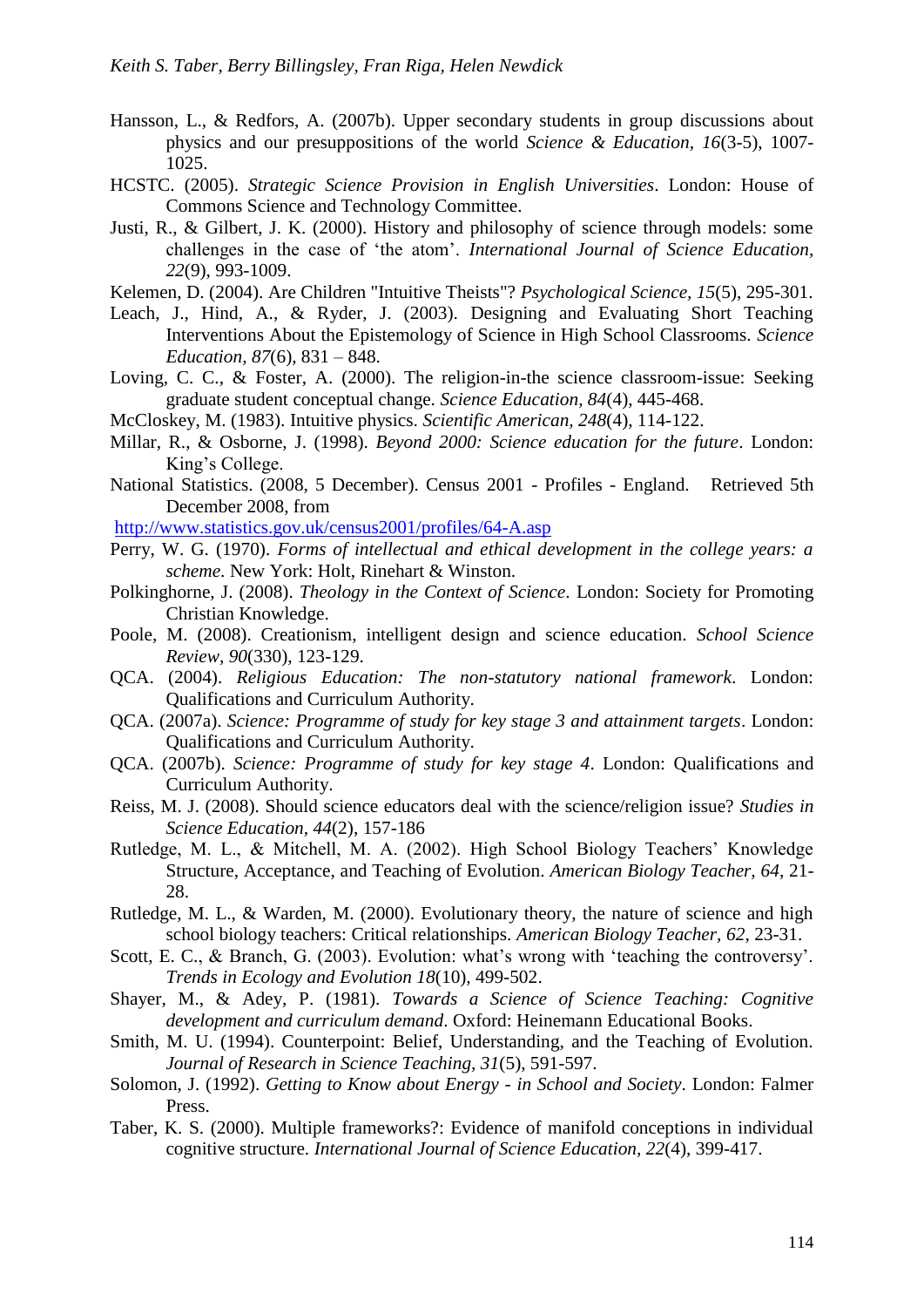- <span id="page-16-3"></span>Taber, K. S. (2006). Exploring pupils' understanding of key 'nature of science' terms though research as part of initial teacher education. *School Science Review, 87*(321), 51-61.
- <span id="page-16-6"></span>Taber, K. S. (2007). *Classroom-based research and evidence-based practice: a guide for teachers*. London: SAGE.
- <span id="page-16-0"></span>Taber, K. S. (2008). Blind scientists take a God's-eye view. *Physics Education, 43*(6), 564- 566.
- <span id="page-16-5"></span><span id="page-16-1"></span>Taber, K. S. (2009). *Progressing Science Education: Constructing the scientific research programme into the contingent nature of learning science*. Dordrecht: Springer.
- Taber, K. S., Billingsley, B., Riga, F., & Newdick, H. (In press). Secondary students" responses to perceptions of the relationship between science and religion: stances identified from an interview study *Science Education*.
- <span id="page-16-4"></span>Tierney, J., Sinkie, E., & Gregory, J. (Eds.). (2005). *Education Yearbook 2005/2206*. Harlow, England: Pearson Education.
- <span id="page-16-7"></span>Watts, M., & Gilbert, J. K. (1983). Enigmas in school science: students' conceptions for scientifically associated words. *Research in Science and Technological Education, 1*(2), 161-171.
- <span id="page-16-2"></span>Wilkinson, D. (2005). Hawking, Dawkins and The Matrix: science and religion in the media. In D. Alexander (Ed.), *Can we be sure about anything? Science, faith and postmodernism* (pp. 214-236). Leicester: Inter-Varsity Press.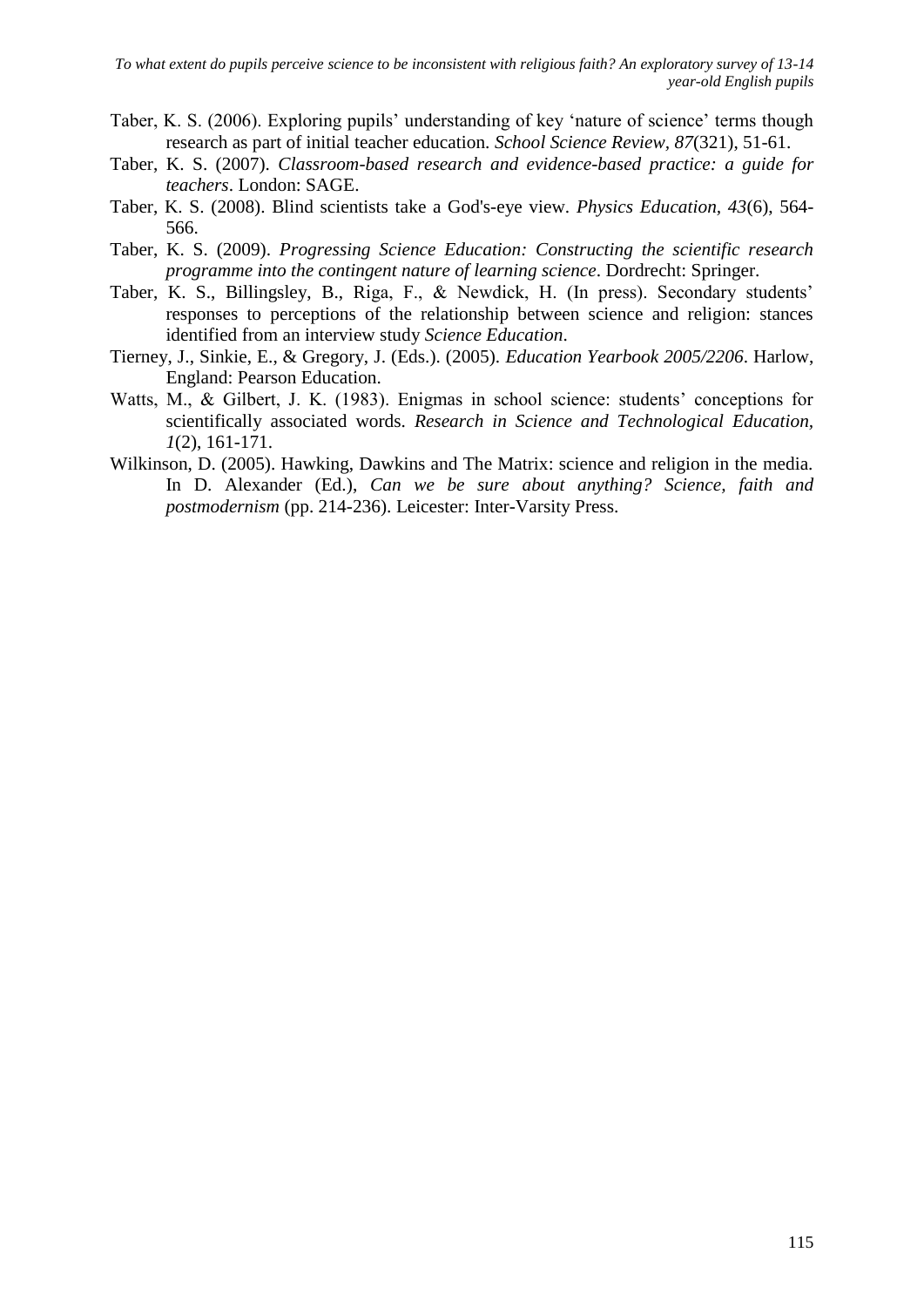# **Appendix 1: Pupil questionnaire**

The pupils were asked to complete a questionnaire with 40 items. All but one (i.e. item 40) of the items asked pupils to rate a statement on a five-point scale Likert-type scale (Strongly agree / Agree / Not sure / Disagree / Strongly disagree) but each item also included the option "I do not understand the question".

The pupils were given the following instructions for rating the statements:

"Read each statement carefully.

Decide which of the choices best suits your point of view.

Choose only one answer to each statement. Circle the answer you have chosen."

The items pupils were asked to rate were:

- 1. Scientists try to explain how things work
- 2. Science and religion disagree on so many things that you cannot believe both
- 3. The scientific view on miracles is that they are imagined or are fluke events
- 4. In science, theories become facts once they are proved
- 5. I sometimes feel that pupils" religious beliefs are overlooked in science lessons
- 6. In our science lessons, the teacher doesn"t like to answer religious questions
- 7. Different religions have different ideas about how the universe began
- 8. I would like to know more about whether science and religion fit together
- 9. The scientific view is that prayers can NOT make a difference to what happens in the future. They only comfort people.
- 10. A good scientist can NOT believe that the Universe was created by God or a higher being
- 11. I think that science is a reliable source of information
- 12. A good scientist can NOT believe that the universe was created about 6000 years ago
- 13. Religion is a set of beliefs that cannot be proved
- 14. I believe miracles can happen as religion describes
- 15. I get the impression that most science teachers don"t approve of religious ideas
- 16. I am NOT religious I don"t have any religious beliefs
- 17. One day, we may be able to explain the whole universe using science alone
- 18. Science supports my faith in God
- 19. The scientific view is that God does not exist
- 20. I believe that the universe was created in the way the Bible describes
- 21. I accept that God created the Universe
- 22. I am confused about what to believe we are told different things about how the universe and life began
- 23. In our religious studies lessons, the teacher doesn"t like to answer questions about science
- 24. I accept that God created all the living things on earth
- 25. I pray and believe that my prayers can make a difference to what happens
- 26. The scientific and the religious versions of how the universe began CAN NOT both be true
- 27. One day we will be able to predict everything that happens using scientific equations
- 28. Religious ideas about how the universe began have been PROVED WRONG by science
- 29. I accept the scientific theory that the whole universe was created in a big bang
- 30. The scientific idea about how life began does not agree with the religious idea about how life began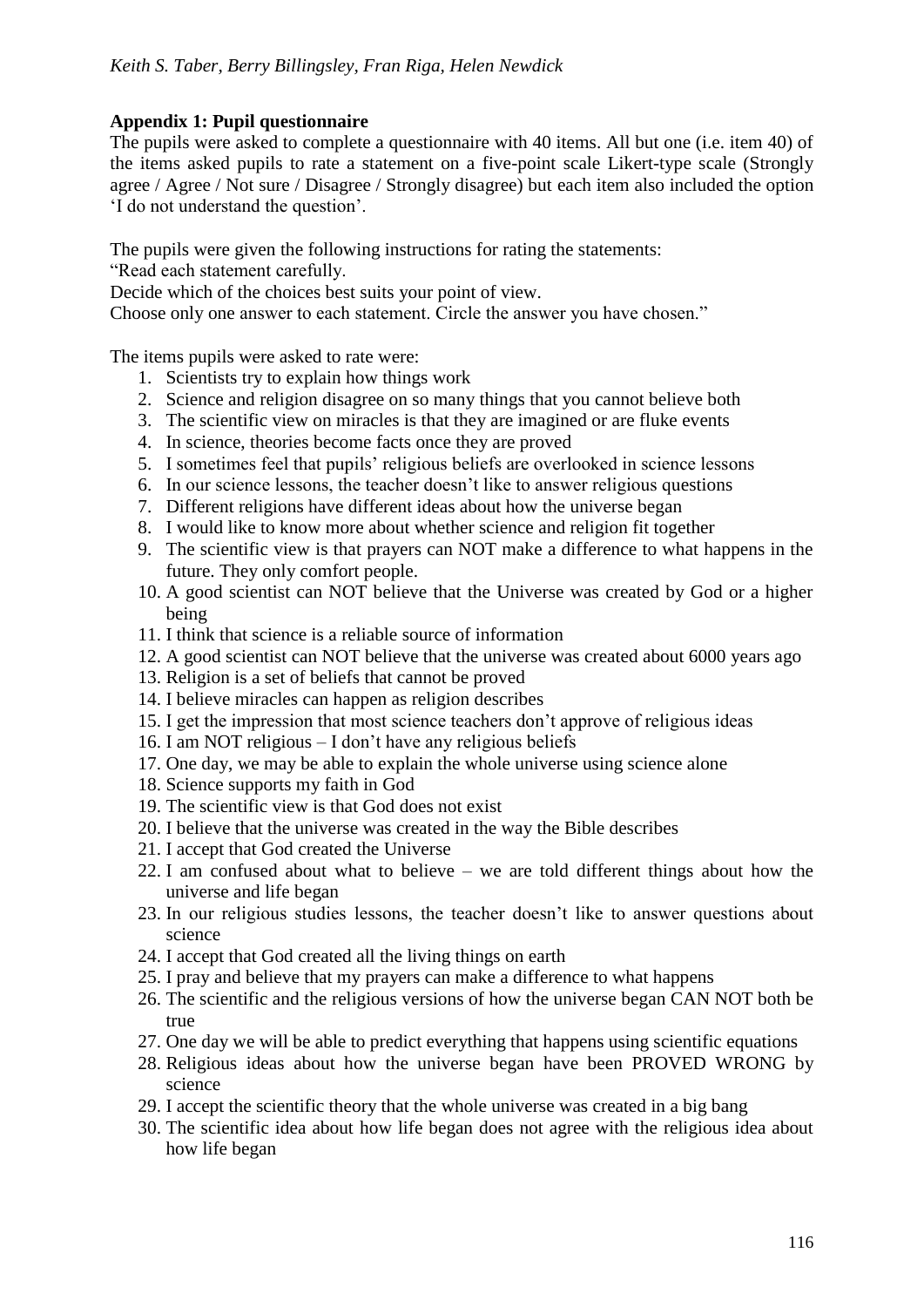- 31. The religious view is that prayers CAN make a difference to what happens in the future
- 32. I accept the scientific theory of evolution as the explanation for all the different kinds of life on earth
- 33. Science says the laws of nature decide everything that happens in the universe
- 34. I believe the laws of nature decide everything that happens in the universe
- 35. I think a lot about whether science and religion fit together
- 36. A good scientist can NOT believe that supernatural miracles are possible
- 37. A good scientist can NOT believe that life was created by God or a higher being
- 38. One day science may prove that God does not exist.
- 39. One day science may prove that God exists.

The final question (40) asked pupils "Which of the following best describes your religious upbringing". Pupils were presented with the options Christian, Jewish, Islamic, Hindu, Atheist, Buddhist, Other. Those who responded "other" were invited to elaborate if they wished: "if you answered 'other', you may wish to tell us how you would describe your religious upbringing" (followed by space for completion).

Pupils were also invited to make any additional comments to expand upon any points.